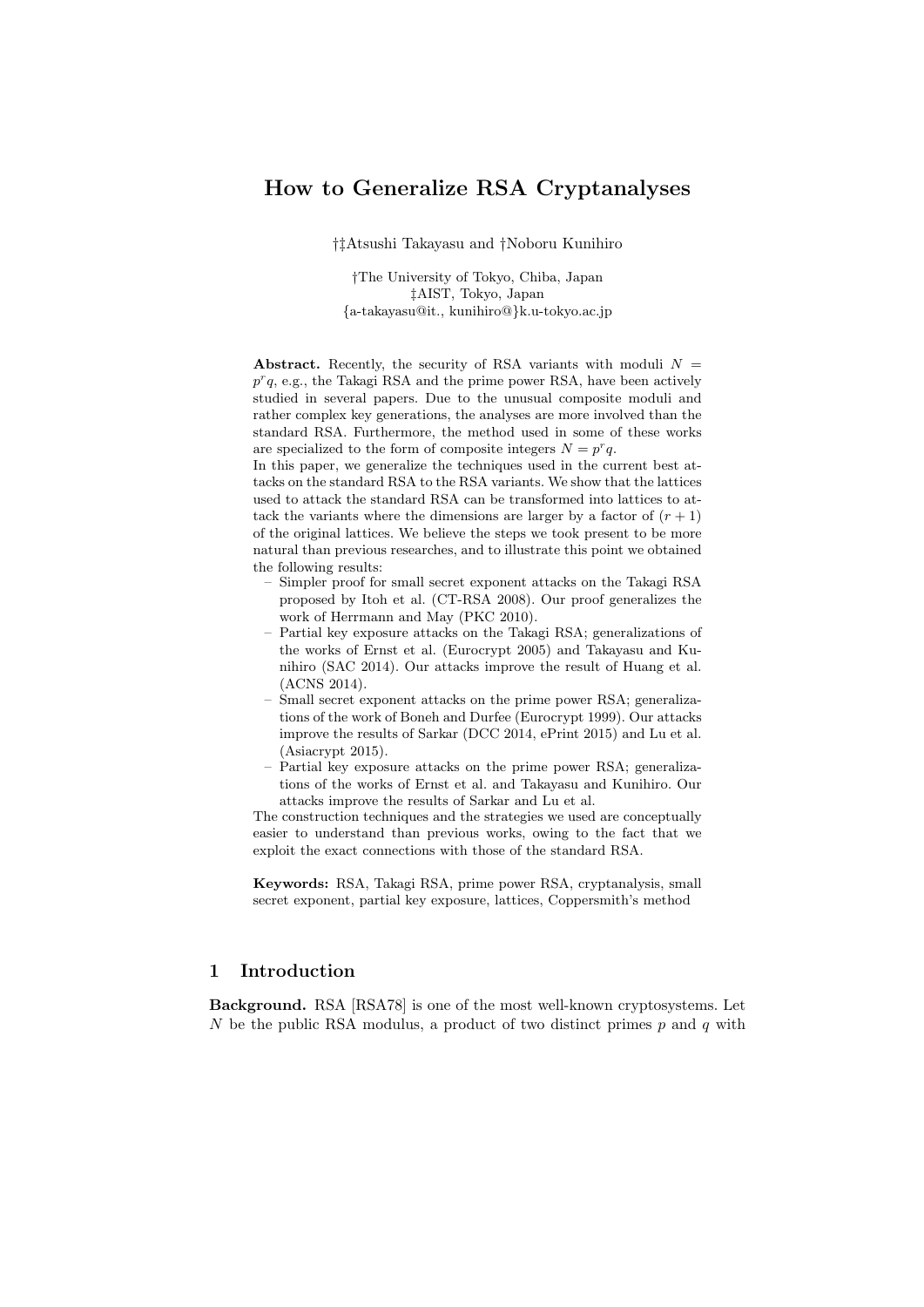the same bit sizes. The public and secret exponents are positive integers such that  $ed = 1 \mod (p-1)(q-1)$ . The RSA cryptosystem has been extensively studied in numerous papers including lattice based cryptanalysis. In this paper, we introduce two well-analyzed attacks; *small secret exponent attacks* and *partial key exposure attacks*. Boneh and Durfee [BD00] showed that a public RSA modulus  $N$  can be factorized when a secret exponent  $d$  is small, e.g., they proposed a weaker result  $d < N^{0.284}$  and a stronger result  $d < N^{0.292}$ . Several papers [BM03,EJMW05,SGM10,TK14] have studied the security of RSA when some portions of the most significant bits (MSBs) or the least significant bits (LSBs) of *d* are exposed to attackers. The attack of Ernst et al. [EJMW05] are the best results for general cases, e.g., the MSBs or the LSBs are exposed for general sizes of  $e$  and  $d$ . Although Blömer and May [BM03] and Sarkar et al. [SGM10] achieved the same result, they are only special cases of Ernst et al., e.g., Blömer and May's attack works only with the LSBs and the attack of Sarkar et al. works only with the MSBs and large *e*. Takayasu and Kunihiro [TK14] proposed an improved attack of Ernst et al. for specific parameters, e.g., small *d*.

There are some variants of RSA. In this paper, we study two of them that we call the *Takagi RSA* [Tak98] and the *prime power RSA*. Both have a public RSA modulus  $N = p^r q$  for  $r \geq 2$  with distinct primes p and q with the same bit sizes. A public and a secret exponent  $e \approx N^{\alpha}$  and  $d \approx N^{\beta}$  satisfy

$$
ed = 1 \mod (p-1)(q-1)
$$

for the Takagi RSA and

$$
ed = 1 \mod p^{r-1}(p-1)(q-1)
$$

for the prime power RSA, respectively. The security of the variants have been analyzed; May [May04] proposed small secret exponent attacks and partial key exposure attacks on the prime power RSA, and Itoh et al. [IKK08] proposed small secret exponent attacks on the Takagi RSA. Recently, the research area becomes a hot topic and several papers have been published. Huang et al. [HHX+14] proposed partial key exposure attacks on the Takagi RSA. Sarkar [Sar14] proposed small secret exponent attacks on the prime power RSA, and further improved the result in [Sar15] with a result for partial key exposure attacks. The result is better than May for small *r*. Lu et al. [LZPL15] proposed small secret exponent attacks and partial key exposure attacks on the prime power RSA that fully improve May's attack and are better than Sarkar's attack for  $r \geq 5$ .

Attacks of May [May04], and Lu et al. [LZPL15] make use of the special structure of a public modulus  $N = p^r q$  and a key generation equality of the prime power RSA. Then, their attacks do not work for the standard RSA. However, a naive approach for the analysis of RSA variants should be generalizations of the attacks on the standard RSA. By definition, the Takagi RSA and the prime power RSA become the same as the standard RSA for  $r = 1$ . Hence, the attacks on the variants for  $r = 1$  should completely cover the currently known best attacks on the standard RSA; the stronger Boneh-Durfee small secret exponent attack, partial key exposure attacks of Ernst et al., and Takayasu and Kunihiro.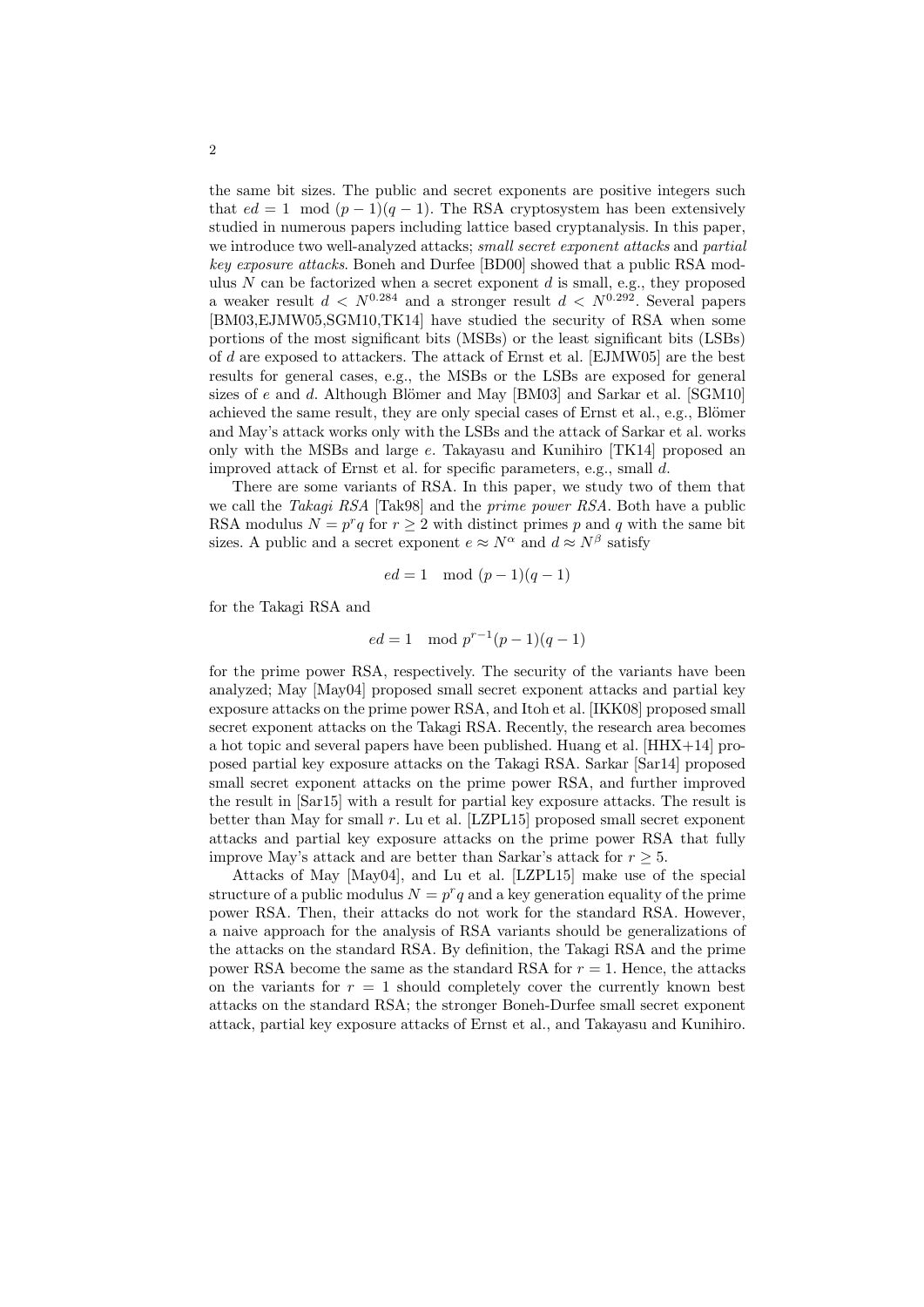Since a public modulus *N* and key generations for the variants are more involved than the standard RSA, the analyses also become involved. Indeed, almost all the algorithm constructions and their strategies are too complicated to understand since the connections with those for the standard RSA are unclear. Moreover, existing attacks on the variants for  $r = 1$  do not fully cover the currently known best attacks on the standard RSA.

**Our Results.** In this paper, we study the security of the Takagi RSA and the prime power RSA. The main focus of this paper is to generalize the currently known best attacks on the standard RSA, e.g., small secret exponent attacks and partial key exposure attacks, to the variants and to exploit the connections between their algorithm constructions. We show that the lattices used to attack the standard RSA can be transformed into lattices to attack the variants with simple operations. More concretely, the lattices used to attack the standard RSA can be transformed into lattices to attack the Takagi RSA (resp. the prime power RSA) by multiplying  $\{1, q, pq, p^2q, \ldots, p^{r-1}q\}$  (resp.  $\{q^a, pq^a, p^2q^a, \ldots, p^{r-1}q^a, p^{r-1}q^{a+1}\}\$  with some integer a) to all the polynomials in the bases. Hence, dimensions of the lattices that we use to attack the variants are larger by a factor of  $(r + 1)$  of the original lattices to attack the standard RSA. We believe that the connections offer better understanding for our algorithm constructions and enable us to easily generalize other attacks for their variants. As applications of our generalizations, we obtain the following results:

- In Section 3, we propose a partial key exposure attack on the Takagi RSA that fully generalizes the attack of Ernst et al. [EJMW05]. Our attack becomes the same as Huang et al. [HHX+14] with the exposed LSBs and better than the attack with the exposed MSBs for all  $\alpha$ ,  $\beta$ , and *r*.
- In Section 4, we give a simpler proof for the Itoh et al. small secret exponent attack on the Takagi RSA that fully generalizes the stronger Boneh-Durfee attack [BD00]. Our alternative proof fully generalizes that of Herrmann and May [HM10] for the stronger Boneh-Durfee attack and enables us to understand the Itoh et al. attack in detail. Based on the understanding, we propose a partial key exposure attack on the Takagi RSA with the exposed LSBs that fully generalizes Takayasu and Kunihiro's attack [TK14]. The attack is better than our attack in Section 3 and that of Huang et al. [HHX+14] for all *α* and *r* when  $β$  is small.
- In Section 5, we propose a small secret exponent attack on the prime power RSA that fully generalizes the weaker Boneh-Durfee attack [BD00]. To obtain the attack is technically easy since it is an extension of Sarkar's attack [Sar15] for arbitrary *α*. However, the extension reveals an important fact. Although Sarkar's attack, which captures only for  $\alpha = 1$ , is weaker than Lu et al. [LZPL15] for  $r \geq 5$ , our attack is better than Lu et al. for all r when  $\alpha$  is small. In addition, we propose a partial key exposure attack that fully generalizes the Ernst et al. [EJMW05]. Our attack is better than Sarkar's result for small  $\alpha$  and  $\beta$ , and is better than Lu et al. [LZPL15] for small *r*.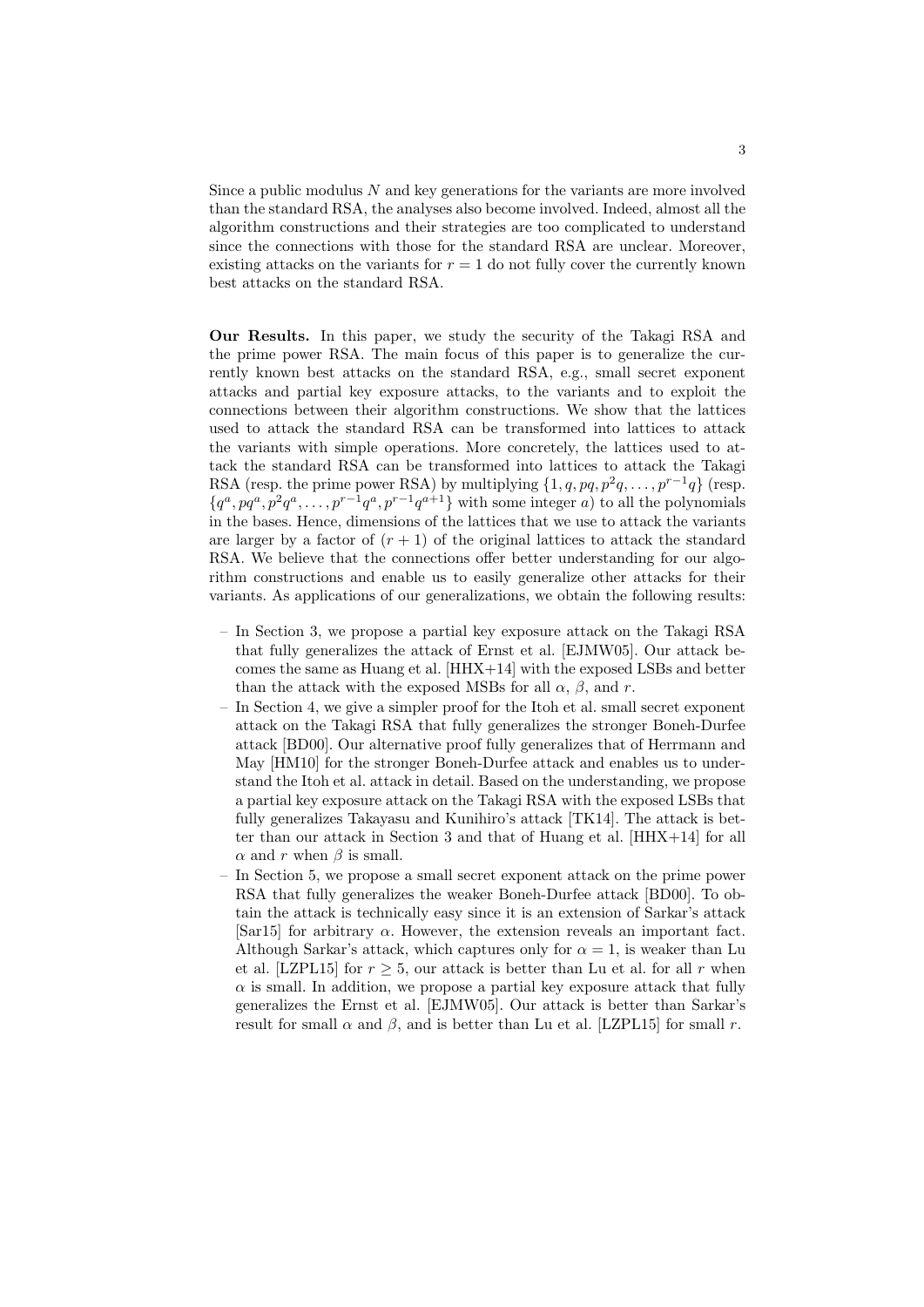– In Section 6, we propose a small secret exponent attack on the prime power RSA that (almost) fully generalizes the stronger Boneh-Durfee [BD00]. The attack is better than our attack in Section 5. In addition, we propose a partial key exposure attack that (almost) fully generalizes Takayasu and Kunihiro [TK14]. The attack is better than all known attacks for small *r* and *β*.

Since the elliptic curve method factorization [Len87] becomes efficient for large *r* and Boneh et al. [BDH99] revealed that only a  $1/(r+1)$  fraction of the most significant bits of *p* suffices to factorize the modulus, they are the more important for small  $r$ . Then, we mainly compare our results and previous works for  $r = 2$ and 3 throughout the paper, although we analyze the security for arbitrary *r*.

**Technical Overview.** In 1996, Coppersmith introduced lattice based methods to solve univariate modular equations [Cop96a] and bivariate integer equations [Cop96b], and they can be extended to more variables with a reasonable assumption (that we discuss later). The method is useful to evaluate the security of RSA. See [Cop97,Cop01,NS01,May03,May10]. Indeed, small secret exponent attack was firstly mentioned by Wiener [Wie90]. The attack is based on a continued fraction approach and works when  $d < N^{0.25}$ . Later, Boneh and Durfee revisited the attack and improved the bound to  $d < N^{0.292}$  using the Coppersmith method. Although the original Coppersmith method is conceptually involved, simpler reformulations have been proposed; for modular equations by Howgrave-Graham [How97] and for integer equations by Coron [Cor04,Cor07]. In short, the methods construct a lattice whose bases consist of coefficients of polynomials that have the same roots as the original equations. By finding short lattice vectors using the LLL reduction, the original equations can be solved. The methods can solve modular (resp. integer) equations when sizes of roots are to some extent smaller than the modulus (resp. the norm of polynomial).

To maximize solvable root bounds, appropriate selections of lattice bases are essential. Jochemsz and May [JM06] proposed a conceptually simple strategy for the lattice constructions. Although the strategy does not always offer the best results, usually offers the best or similar bounds. For example, the Boneh-Durfee weaker result  $d < N^{0.284}$  can be obtained based on the strategy. Especially, the strategy is the more compatible with integer equations based analysis. To the best of our knowledge, there are no algorithms solving integer equations outperforming the Jochemsz-May strategy; currently known best algorithms solving any integer equations can be captured by the Jochemsz-May strategy. Furthermore, most algorithms by solving modular equations based on the Jochemsz-May strategy can also be obtained by solving integer equations based on the strategy although reverse does not always hold. For example, in the context of partial key exposure attacks on the standard RSA, Ernst et al. [EJMW05] solved integer equations, whereas Blömer and May [BM03], and Sarkar et al. [SGM10] solved modular equations, and all these results are captured by the Jochemsz-May strategy. As we noted, attacks of Blömer and May, and Sarkar et al. are only the special cases of Ernst et al. However, in the context of security analyses of the Takagi RSA and the prime power RSA, there are no results known that

4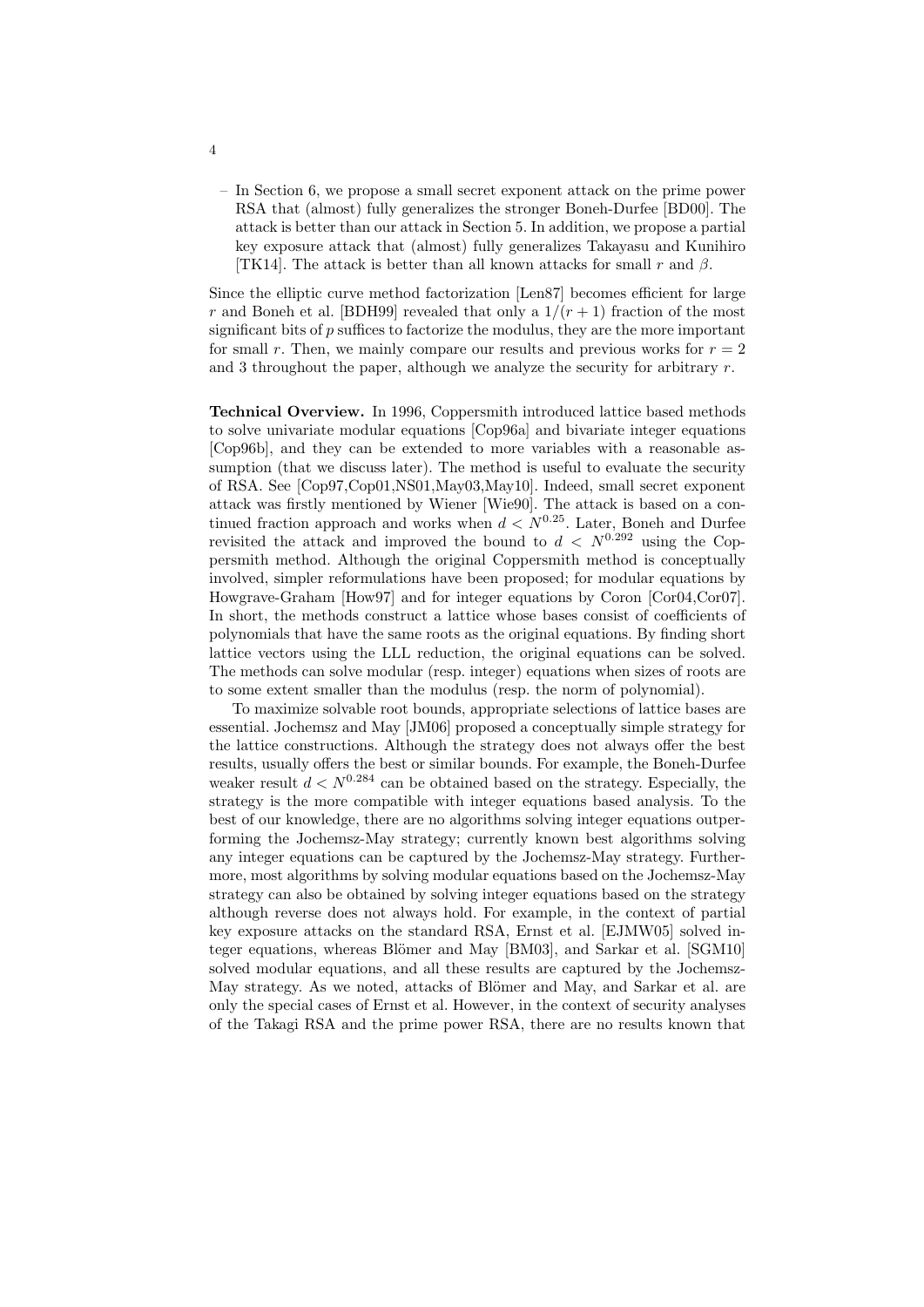solved integer equations. Therefore, we solve integer equations for the Takagi RSA (Section 3) and the prime power RSA (Section 5), and fully generalize the weaker Boneh-Durfee and Ernst et al.

Although the differences are small, there are some results beyond the Jochemsz-May strategy that solve modular equations, e.g., the stronger Boneh-Durfee attack  $d < \tilde{N}^{0.292}$  [BD00]. In general, analyses to obtain attacks outperforming the Jochemsz-May strategy are difficult. Indeed, there are no results known that attack the Takagi RSA or the prime power RSA outperforming the Jochemsz-May strategy except the Itoh et al. small secret exponent attack on the Takagi RSA [IKK08]. In the context of the stronger Boneh-Durfee attack, the proof is involved since determinants of lattices, whose basis matrices are non-triangular, should be calculated. For the purpose, Boneh and Durfee introduced geometrically progressive matrix although the notion is unfamiliar. Since Itoh et al. followed the proof, the analysis is also involved. The fact makes it difficult to obtain partial key exposure attacks on the Takagi RSA outperforming the Jochemsz-May strategy. As the hope of such situations, Herrmann and May [HM10] gave a simpler proof for the stronger Boneh-Durfee attack. They used unravelled linearization [HM09] and transformed Boneh and Durfee's non-triangular basis matrices to be triangular. The simpler proof offers better understanding of the attack. Based on the understanding, Takayasu and Kunihiro extended the stronger Boneh-Durfee attack to partial key exposure attacks outperforming the Jochemsz-May strategy. As the same way, we give a simpler proof of the Itoh et al. and propose a partial key exposure attack on the Takagi RSA outperforming the Jochemsz-May strategy (Section 4). Moreover, we analyze better lattice constructions and propose small secret exponent attacks and partial key exposure attacks on the prime power RSA outperforming the Jochemsz-May strategy (Section 6).

## **2 Preliminaries**

In the beginning of this section, we formulate the exposed bits that will be used to analyze partial key exposure attacks. In the remaining of this section, we introduce tools to solve modular equations and integer equations; lattices and the LLL algorithm, the overview of the Coppersmith method, and the Jochemsz-May strategy. The experts of the research area can skip this part.

**Exposed Bits.** In this paper, we analyze partial key exposure attacks when some portions of the MSBs or the LSBs are exposed. In this section, we formulated the exposed bits. When the MSBs (resp. LSBs) are exposed, let  $d_0 > N^{\beta-\delta}$ denote the exposed MSBs (resp. LSBs) and  $d_1 < N^{\delta}$  denote the unknown LSBs (resp. MSBs). The secret exponent can be written as  $d = d_0M + d_1$  (resp.  $d = d_1 M + d_0$ ) with an integer  $M = 2^{\lfloor \delta \log N \rfloor}$  (resp.  $M = 2^{\lfloor (\beta - \delta) \log N \rfloor}$ ). We also use  $\tilde{d}$  to denote  $d_0M$  (resp.  $d_0$ ).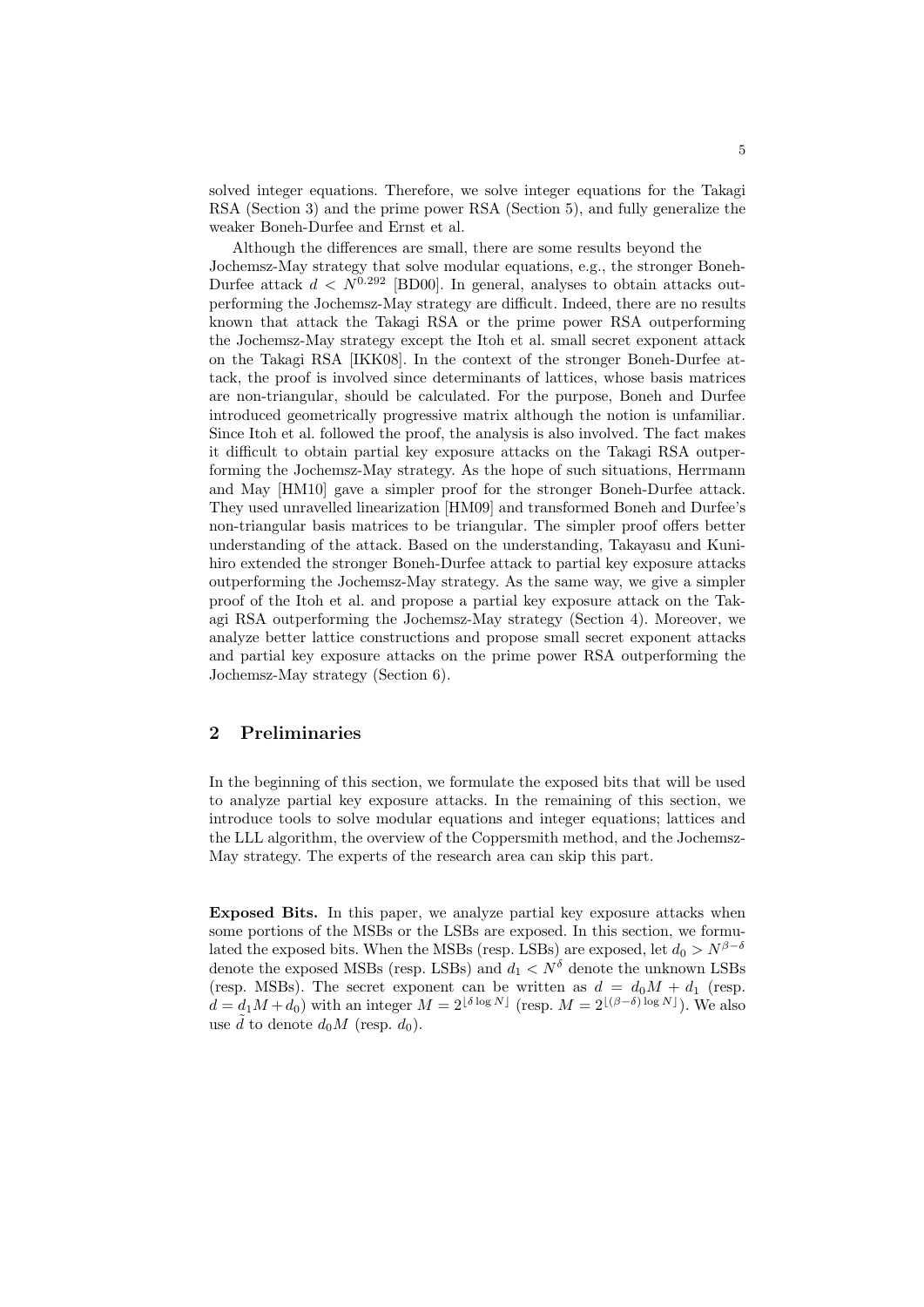**Lattices and the LLL Algorithm.** Let  $b_1, \ldots, b_n \in \mathbb{Z}^{n'}$  be linearly independent *n'*-dimensional vectors. All vectors are row representations. The lattice  $L(b_1, \ldots, b_n)$  spanned by the basis vectors  $b_1, \ldots, b_n$  is defined as  $L(b_1, \ldots, b_n)$  ${\sum_{j=1}^{n} c_j b_j : c_j \in \mathbb{Z}}$ . We also use matrix representations  $B \in \mathbb{Z}^{n \times n'}$  for the bases where each row corresponds to a basis vector  $b_1, \ldots, b_n$ . Then, a lattice spanned by the basis matrix *B* is defined as  $L(B) = \{cB : c \in \mathbb{Z}^n\}$ . We call *n* a rank of the lattice, and *n ′* a dimension of the lattice. We call the lattice full-rank when  $n = n'$ . We define a determinant of a lattice  $det(L(\mathbf{B}))$  as  $\det(L(\boldsymbol{B})) = \sqrt{\det(\boldsymbol{B}\boldsymbol{B}^t)}$  where  $\boldsymbol{B}^t$  is a traspose of  $\boldsymbol{B}$ . By definition, a determinant of a full-rank lattice can be computed as  $\det(L(\mathbf{B})) = |\det(\mathbf{B})|$ .

For a cryptanalysis, to find short lattice vectors is a very important problem. In 1982, Lenstra, Lenstra, and Lovász [LLL82] proposed a polynomial time algorithm to find short lattice vectors, called the LLL algorithm.

**Propostion 1 (LLL algorithm [LLL82,May03])** *Given a matrix*  $B \in$  $\mathbb{Z}^{n \times n'}$ , the LLL algorithm finds vectors  $b'_1$  and  $b'_2$  in a lattice  $L(B)$ . Euclidean *norms of the vectors are bounded by*

$$
\|\mathbf{b}'_1\| \le 2^{(n-1)/4} (\det(L(\mathbf{B})))^{1/n} \text{ and } \|\mathbf{b}'_2\| \le 2^{n/2} (\det(L(\mathbf{B})))^{1/(n-1)}.
$$

*The running time is polynomial time in n, n′ , and input length.*

Although the outputs of the LLL algorithm are not the shortest lattice vectors in general, the fact is not the matter when we use the Coppersmith method.

**The Coppersmith Methods.** Instead of the original Coppersmith method, we introduce Howgrave-Graham's reformulation to solve modular equations [How97] and Coron's reformulation to solve integer equations [Cor04]. Although Coron's method [Cor04] is less efficient than the original Coppersmith method [Cop96b] and Coron's method [Cor07], it is simpler to analyze than the other methods.

For a *k*-variate polynomial  $h(x_1, \ldots, x_k) = \sum_{i=1}^k b_{i_1, \ldots, i_k} x_1^{i_1} \cdots x_k^{i_k}$ , we define a norm of a polynomial  $||h(x_1,...,x_k)|| = \sqrt{\sum h_{i_1,...,i_k}^2}$  and  $||h(x_1,...,x_k)||_{\infty} =$  $\max_{i_1,\ldots,i_k} |h_{i_1,\ldots,i_k}|$ . At first, we show a modular method since an integer method makes use of the modular method. The Coppersmith method can find solutions  $(\tilde{x}_1, \tilde{x}_2)$  of a bivariate modular equation  $h(x_1, x_2) = 0 \mod e$  when  $|\tilde{x}_1|$  $X_1$ ,  $|\tilde{x}_2|$  <  $X_2$ , and  $X_1X_2$  is reasonably smaller than *e*. Let *m* be a positive integer. We construct *n* polynomials  $h_1(x_1, x_2), \ldots, h_n(x_1, x_2)$  that have the roots  $(\tilde{x}_1, \tilde{x}_2)$  modulo  $e^m$ . Then, we construct a matrix *B* whose rows consist of coefficients of  $h_1(x_1X_1, x_2X_2), \ldots, h_n(x_1X_1, x_2X_2)$ . Applying the LLL algorithm to  $B$  and we obtain two short vectors  $b'_1$  and  $b'_2$ , and their corresponding polynomials  $h'(x_1, x_2)$  and  $h'_2(x_1, x_2)$ . If norms of these polynomials are small, they have roots  $(\tilde{x}_1, \tilde{x}_2)$  over the integers. The fact comes from the following lemma.

**Lemma 1 ([How97])** *Let*  $h(x_1, \ldots, x_k) \in \mathbb{Z}[x_1, \ldots, x_k]$  *be a polynomial over the integers that consists of at most n monomials. Let*  $X_1, \ldots, X_k$ *, and R be*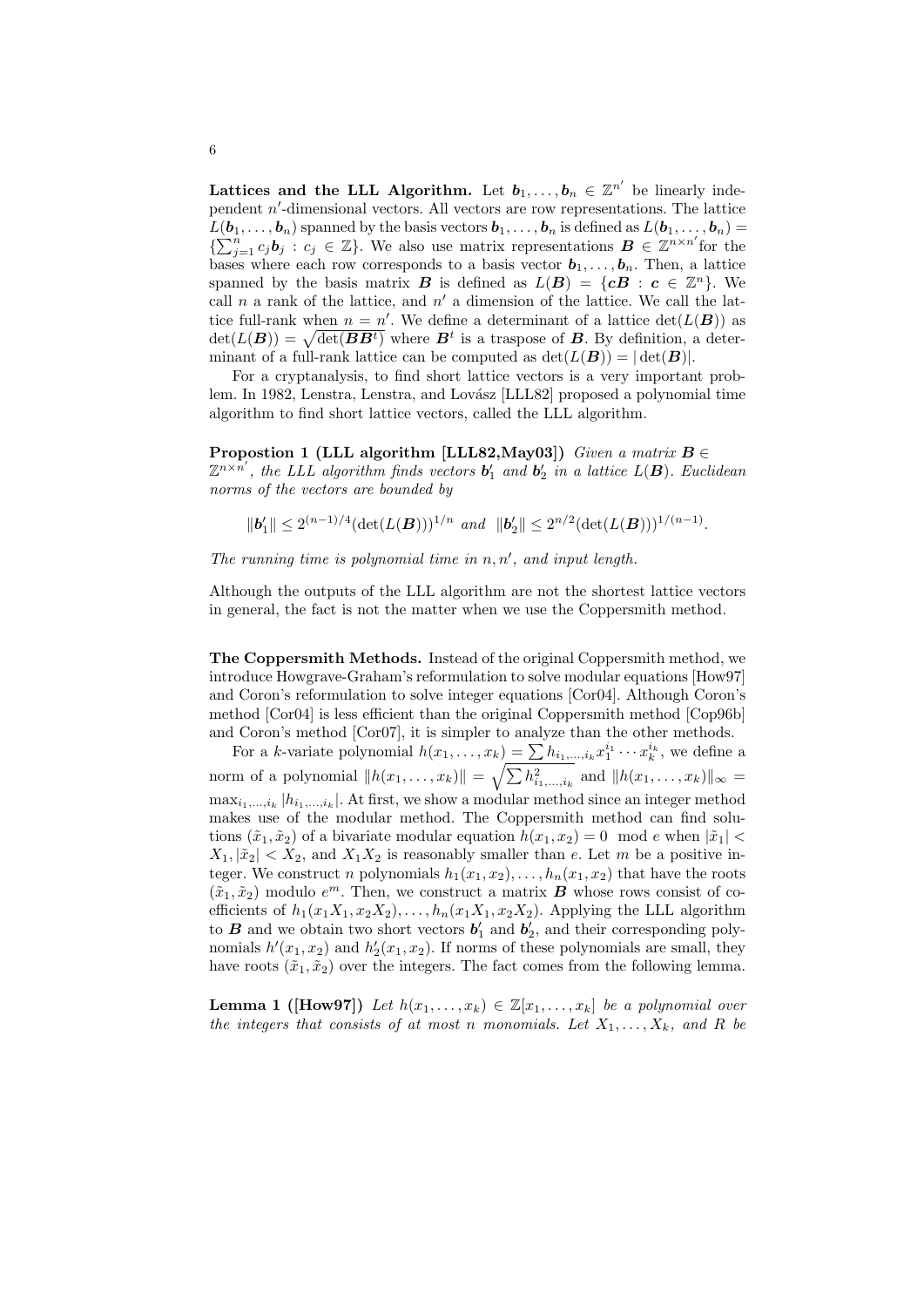positive integers. If the polynomial  $h(x_1, \ldots, x_k)$  satisfies the following two con*ditions:*

*1.*  $h(\tilde{x}_1, \ldots, \tilde{x}_k) = 0 \pmod{R}$ , where  $|\tilde{x}_1| < X_1, \ldots, |\tilde{x}_k| < X_k$ , *2.*  $||h(x_1, \ldots, x_k) - 0$  (mod *H*), and  $\geq$  *R*)  $||h(x_1, \ldots, x_k, X_k)|| < R/\sqrt{n}$ . *Then,*  $h(\tilde{x}_1, \ldots, \tilde{x}_k) = 0$  *holds over the integers.* 

Therefore, if  $h'(x_1, x_2)$  and  $h'_2(x_1, x_2)$  satisfy Lemma 1, we can compute Gröbner bases or a resultant of them and easily recover  $(\tilde{x}_1, \tilde{x}_2)$ .

Next, we show an integer case. The Coppersmith method can find solutions  $(\tilde{x}_1, \tilde{x}_2, \tilde{x}_3)$  of a trivariate equation  $h(x_1, x_2, x_3) = 0$  over the integers when  $|\tilde{x}_1| \leq X_1, |\tilde{x}_2| \leq X_2, |\tilde{x}_3| \leq X_3$ , and  $X_1X_2X_3$  is reasonably smaller than  $||h(x_1X_1, x_2X_2, x_3X_3)||_{\infty}$ *.* Although we omit details of the method, we set a reasonable integer *R* and remaining procedures are almost the same as modular case by solving a modular equation  $h(x_1, x_2, x_3) = 0 \mod R$ . New polynomials  $h'(x_1, x_2, x_3)$  and  $h'_2(x_1, x_2, x_3)$  obtained by outputs of the LLL algorithm are provably algebraically independent of  $h(x_1, x_2, x_3)$ . See [Cor04] for the detail.

We should note that the methods need heuristic argument. There are no assurance if new polynomials obtained by outputs of the LLL algorithm are algebraically independent. In this paper, we assume that these polynomials are always algebraically independent and resultants of polynomials will not vanish since there have been few negative reports that contradict the assumption. Moreover, most our attacks use sublattices of lattices that are used in previous works. Hence, validities of previous attacks justify validities of our results.

**The Jochemsz-May Strategy.** We summarize lattice constructions to solve integer equations based on the Jochemsz-May strategy [JM06]. Let  $l_j$  denote the largest exponent of  $x_j$  in the polynomial  $h(x_1, \ldots, x_k) = \sum h_{i_1, \ldots, i_k} x_1^{i_1} \cdots x_k^{i_k}$ . We set an (possibly large) integer *W* such that  $W \leq ||h(x_1, \ldots, x_k)||_{\infty}$ . Next, we set an integer  $R := W X_1^{l_1(m-1)+t} \prod_{u=2}^k X_j^{l_u(m-1)}$  with some positive integers  $m$ and  $t = O(m)$  such that  $gcd(R, h_{0,...,0}) = 1$ . We compute  $c = h_{0,...,0}^{-1}$  mod R and  $h'(x_1, \ldots, x_k) := c \cdot h(x_1, \ldots, x_k) \mod R$ . We define shift-polynomials *g* and *g* as

$$
g: x_1^{i_1} \cdots x_k^{i_k} \cdot h(x_1, \ldots, x_k) \cdot X_1^{l_1(m-1)+t-i_1} \prod_{u=2}^k X_j^{l_u(m-1)-i_j} \quad \text{for } x_1^{i_1} \cdots x_k^{i_k} \in S,
$$
  

$$
g': x_1^{i_1} \cdots x_k^{i_k} \cdot R \quad \text{for } x_1^{i_1} \cdots x_k^{i_k} \in M \setminus S,
$$

for sets of monomials

$$
S := \bigcup_{0 \le j \le t} \{x_1^{i_1+j} \cdots x_k^{i_k} | x_1^{i_1} \cdots x_k^{i_k} \text{ is a monomial of } h(x_1, \ldots, x_k)^{m-1} \},
$$
  

$$
M := \{ \text{monomials of } x_1^{i_1} \cdots x_k^{i_k} \cdot h(x_1, \ldots, x_k) \text{ for } x_1^{i_1} \cdots x_k^{i_k} \in S \}.
$$

All these shift-polynomials *g* and *g*' modulo *R* have the roots  $(\tilde{x}_1, \ldots, \tilde{x}_k)$  that are the same as  $h(x_1, \ldots, x_k)$ . We construct a lattice with coefficients of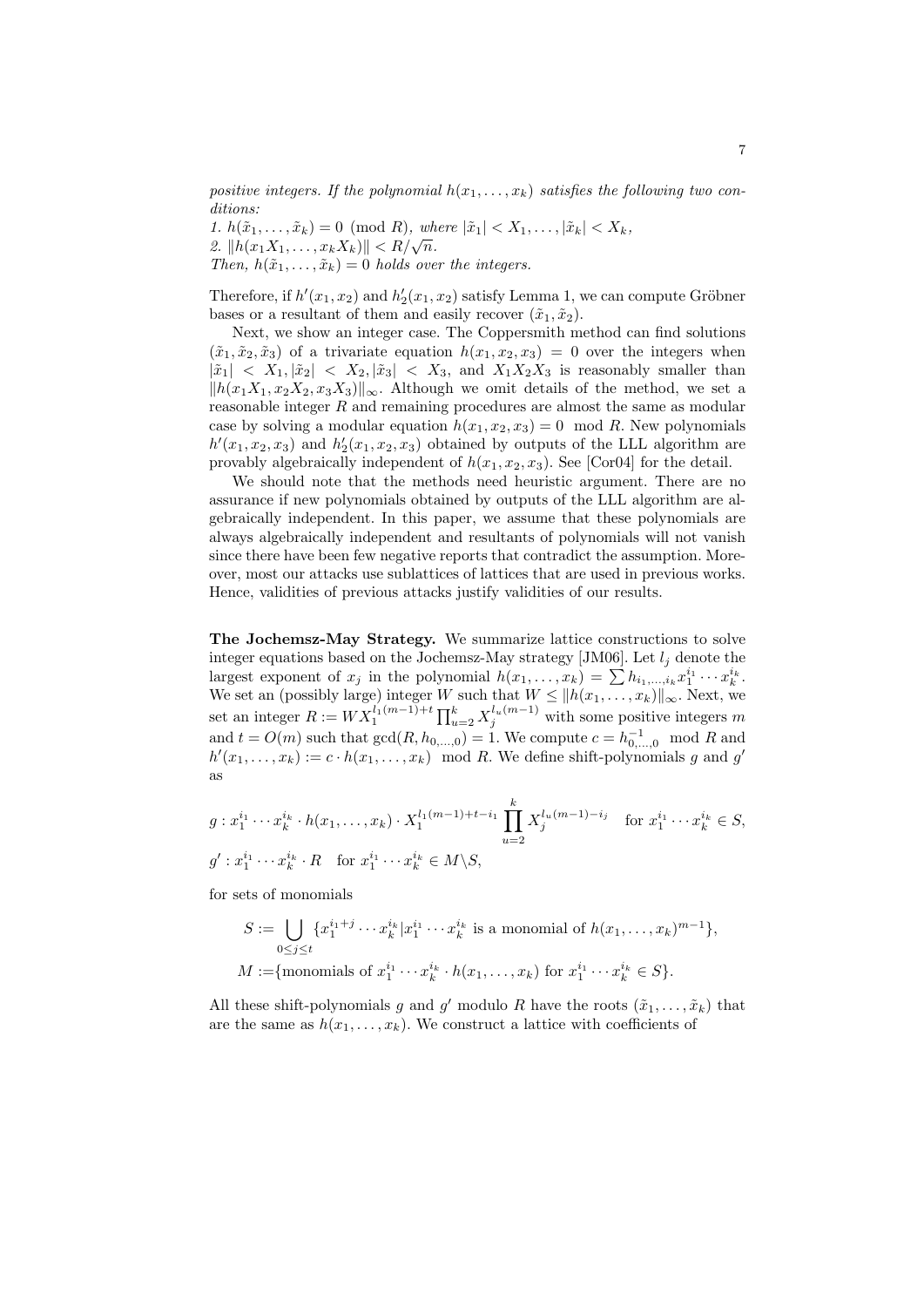$g(x_1X_1,\ldots,x_kX_k)$  and  $g'(x_1X_1,\ldots,x_kX_k)$  as the bases. The shift-polynomials generate a triangular basis matrix. Ignoring low order terms of *m*, LLL outputs short vectors that satisfy Lemma 1 when

$$
\prod_{j=1}^{k} X_j^{s_j} < W^{|S|} \text{ for } s_j = \sum_{x_1^{i_1} \cdots x_k^{i_k} \in M \setminus S} i_j.
$$

When the condition holds, we can find all small roots. See [JM06] for the detail.

# **3 Attacks on the Takagi RSA by Solving Integer Equations**

In this section, we analyze the security of the Takagi RSA by solving integer equations. In Section 3.1, we give an alternative proof of the Itoh et al. small secret exponent attack [IKK08] that was proposed by solving modular equations. In Section 3.2, we propose a partial key exposure attack that fully generalizes the attack of Ernst et al. [EJMW05].

### **3.1 Small Secret Exponent Attack**

In this section, we revisit the Itoh et al. small secret exponent attacks [IKK08]. The result fully generalizes the weaker Boneh-Durfee [BD00] in the sense that it *√* completely covers their attack, i.e.,  $\beta < (7 - 2\sqrt{7})/6$  for  $r = 1$  and  $\alpha = 1$ .

**Theorem 1 ([IKK08])** Let  $N = p^r q$  be a public modulus and let  $e \approx N^{\alpha}$  and  $d \approx N^{\beta}$  be public exponent and secret exponent of the Takagi RSA, respectively. *If*

$$
\beta < \frac{7 - 2\sqrt{1 + 3(r+1)\alpha}}{3(r+1)} \text{ for } \alpha \le \frac{1}{r+1}
$$

*holds, then the Takagi RSA modulus N can be factorized in polynomial time.*

Although the original paper [IKK08] solved modular equations for the attack, we solve integer equations and give an alternative proof. The proof is convenient to analyze partial key exposure attacks in Section 3.2. Moreover, we exploit the exact connection between the algorithm constructions of Itoh et al. and the weaker Boneh-Durfee.

*Alternative Proof of Theorem 1.* Looking at a key generation for the Takagi RSA;  $ed = 1 + \ell(p-1)(q-1)$  with some integer  $|\ell| \approx N^{\alpha+\beta-2/(r+1)}$ . To recover the secret exponent *d*, we use the following polynomial

$$
f_{T.SSE.i}(x, y, z_1, z_2) = 1 + ex + y(z_1 + 1)(z_2 + 1)
$$

whose roots over the integers are  $(x, y, z_1, z_2) = (-d, \ell, -p, -q)$ . The absolute values are bounded by  $X := N^{\beta}, Y := N^{\alpha+\beta-2/(r+1)}, Z_1 := 2N^{1/(r+1)}, Z_2 :=$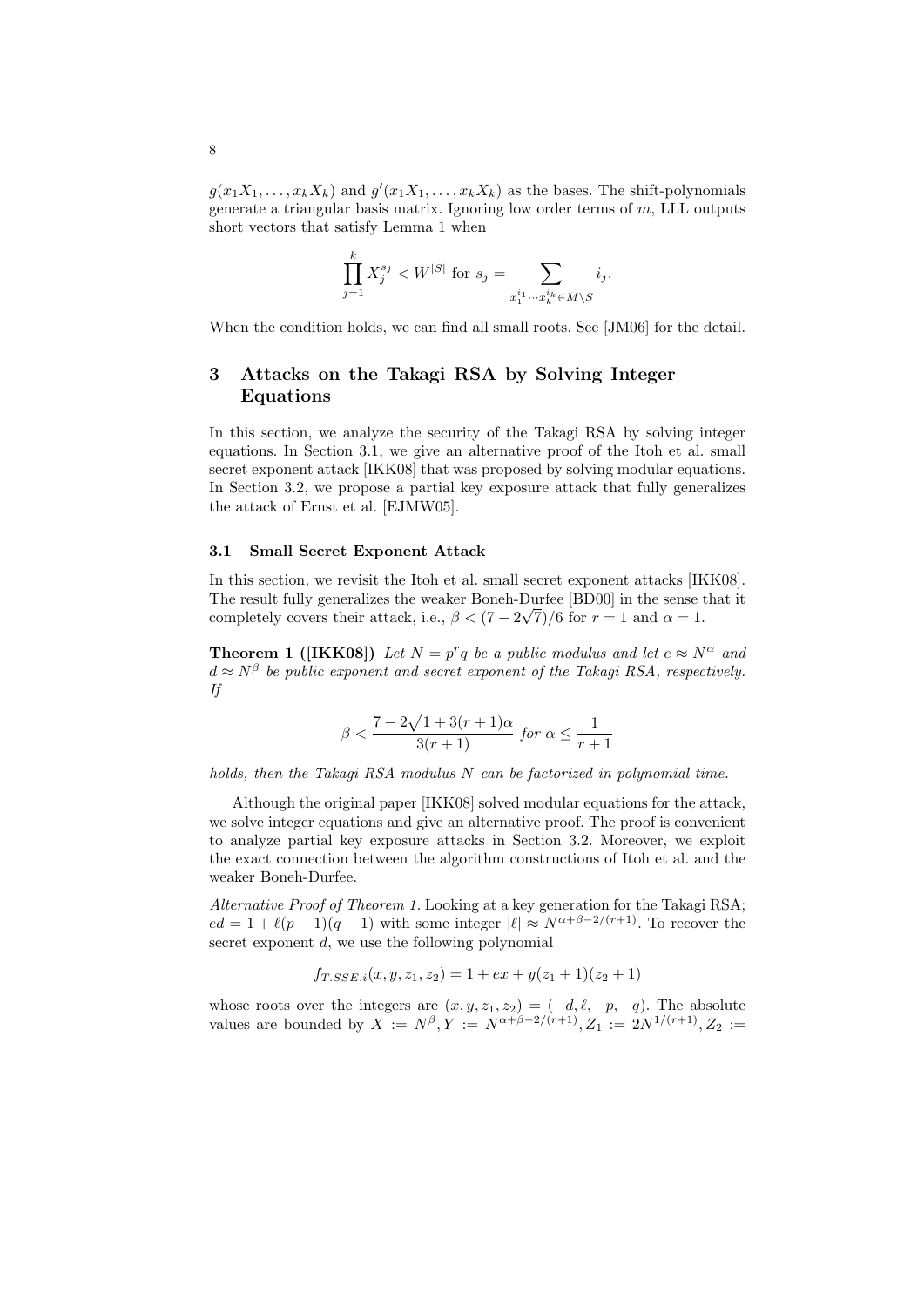$2N^{1/(r+1)}$ . We also use a notation  $Z = Z_1 = Z_2$  for simplicity. We set an (possi- $\int$  bly large) integer *W* such that  $W < N^{\alpha+\beta}$  since  $||f_{T.SSE.i}(xX, yY, z_1Z_1, z_2Z_2)||_{\infty}$  $\geq |eX| \approx N^{\alpha+\beta}$ . Next, we set an integer  $R := W(XY)^{m-1}Z^{m+r-1+t}$  with some integers  $m = \omega(r)$  and  $t = \tau m$  where  $\tau \geq 0$ . We define shift-polynomials  $g_{T, SSE, i}$ and  $g'_{T, SSE, i}$  as

$$
\begin{aligned} g_{T.SSE.i} &: x^{i_X} y^{i_Y} z_1^{i_{Z_1}} z_2^{i_{Z_2}} \cdot f_{T.SSE.i} \cdot X^{m-1-i_X} Y^{m-1-i_Y} Z^{m+r-1+t-i_{Z_1}-i_{Z_2}} \\ & \text{for } x^{i_X} y^{i_Y} z_1^{i_{Z_1}} z_2^{i_{Z_2}} \in S_1 \cup S_2, \\ g'_{T.SSE.i} &: x^{i_X} y^{i_Y} z_1^{i_{Z_1}} z_2^{i_{Z_2}} \cdot R \quad \text{for } x^{i_X} y^{i_Y} z_1^{i_{Z_1}} z_2^{i_{Z_2}} \in (M_1 \cup M_2) \setminus (S_1 \cup S_2), \end{aligned}
$$

for sets of monomials

$$
\begin{split} S_1&:=\bigcup_{0\leq j\leq t}\bigg\{x^{ix}y^{i_Y}z_1^{iz_1+j}\bigg|\,x^{ix}y^{i_Y}z_1^{iz_1}\text{ is a monomial of}\, \bigg\},\\ S_2&:=\bigcup_{0\leq j\leq t}\bigg\{x^{ix}y^{i_Y}z_1^{iz_1}z_2^{iz_2+j}\bigg|\, \tilde{s}\cdot f_{T.SSE.i}(x,y,z_1,z_2)^{m-1}\text{ for }i_{Z_2}\geq 1\,\bigg\},\\ M_1&:=\bigg\{x^{ix}y^{i_Y}z_1^{iz_1}\bigg|\, \text{monomials of}\,\, x^{i_X'}y^{i_Y'}z_1^{iz_1}\cdot f_{T.SSE.i}(x,y,z_1,z_2)^{m-1}\text{ for }i_{Z_2}\geq 1\,\bigg\},\\ M_1&:=\bigg\{x^{ix}y^{i_Y}z_1^{iz_1}\bigg|\, \text{monomials of}\,\, x^{i_X'}y^{i_Y'}z_1^{i_{Z_1}}\cdot f_{T.SSE.i}(x,y,z_1,z_2)\bigg\},\\ M_2&:=\bigg\{x^{ix}y^{i_Y}z_1^{iz_1}z_2^{iz_2}\bigg|\, \text{monomials of}\,\, x^{i_X'}y^{i_Y'}z_1^{i_{Z_1}}z_2^{i_{Z_2}}\cdot f_{T.SSE.i}(x,y,z_1,z_2)\bigg\},\\ M_2&:=\bigg\{x^{ix}y^{i_Y}z_1^{iz_1}z_2^{iz_2}\bigg|\, \text{monomials of}\,\, x^{i_X'}y^{i_Y'}z_1^{i_{Z_1}}z_2^{i_{Z_2}}\cdot f_{T.SSE.i}(x,y,z_1,z_2)\bigg\}\\ \text{ for }i_{Z_2}\geq 1\text{ where }x^{i_X'}y^{i_Y'}z_1^{i_{Z_1}}z_2^{i_{Z_2}}\in S_2\bigg\} \end{split} \label{eq:17}
$$

By definition of sets of monomial  $S_1, S_2, M_1$ , and  $M_2$ , it follows that

$$
x^{i_X}y^{i_y}z_1^{i_{Z_1}} \in S_1 \Leftrightarrow i_X = 0, 1, ..., m - 1; i_Y = 0, 1, ..., m - 1 - i_X;
$$
  
\n
$$
i_{Z_1} = 0, 1, ..., i_Y + t,
$$
  
\n
$$
x^{i_X}y^{i_y}z_1^{i_{Z_1}}z_2^{i_{Z_2}} \in S_2 \Leftrightarrow i_X = 0, 1, ..., m - 1; i_Y = 0, 1, ..., m - 1 - i_X;
$$
  
\n
$$
i_{Z_1} = 0, 1, ..., r - 1; i_{Z_2} = 1, 2, ..., i_Y + t + 1,
$$
  
\n
$$
x^{i_X}y^{i_y}z_1^{i_{Z_1}} \in M_1 \Leftrightarrow i_X = 0, 1, ..., m; i_Y = 0, 1, ..., m - i_X;
$$
  
\n
$$
i_{Z_1} = 0, 1, ..., i_Y + t,
$$
  
\n
$$
x^{i_X}y^{i_y}z_1^{i_{Z_1}}z_2^{i_{Z_2}} \in M_2 \Leftrightarrow i_X = 0, 1, ..., m; i_Y = 0, 1, ..., m - i_X;
$$
  
\n
$$
i_{Z_1} = 0, 1, ..., r - 1; i_{Z_2} = 1, 2, ..., i_Y + t + 1.
$$

All these shift-polynomials  $g_{T, SSE, i}$  and  $g'_{T, SSE, i}$  modulo  $R$  have the roots  $(x, y, z_1, z_2) = (-d, \ell, -p, -q)$  that are the same as  $f_{T.SSE.i}(x, y, z_1, z_2)$ . We replace each occurrence of  $z_1^r z_2$  by  $N$  and construct a lattice with coefficients of  $g_{T, SSE, i}(xX, yY, z_1Z_1, z_2Z_2)$  and  $g'_{T, SSE, i}(xX, yY, z_1Z_1, z_2Z_2)$  as the bases. The shift-polynomials generate a triangular basis matrix. Ignoring low order terms of *m*, based on the Jochemsz-May strategy [JM06], LLL outputs short vectors that satisfy Lemma 1 when

$$
X^{(r+1)\left(\frac{1}{6} + \frac{\tau}{2}\right)m^3} Y^{(r+1)\left(\frac{1}{3} + \frac{\tau}{2}\right)m^3} Z^{(r+1)\left(\frac{1}{6} + \frac{\tau}{2} + \frac{\tau^2}{2}\right)m^3} < W^{(r+1)\left(\frac{1}{6} + \frac{\tau}{2}\right)m^3} \tag{1}
$$

*.*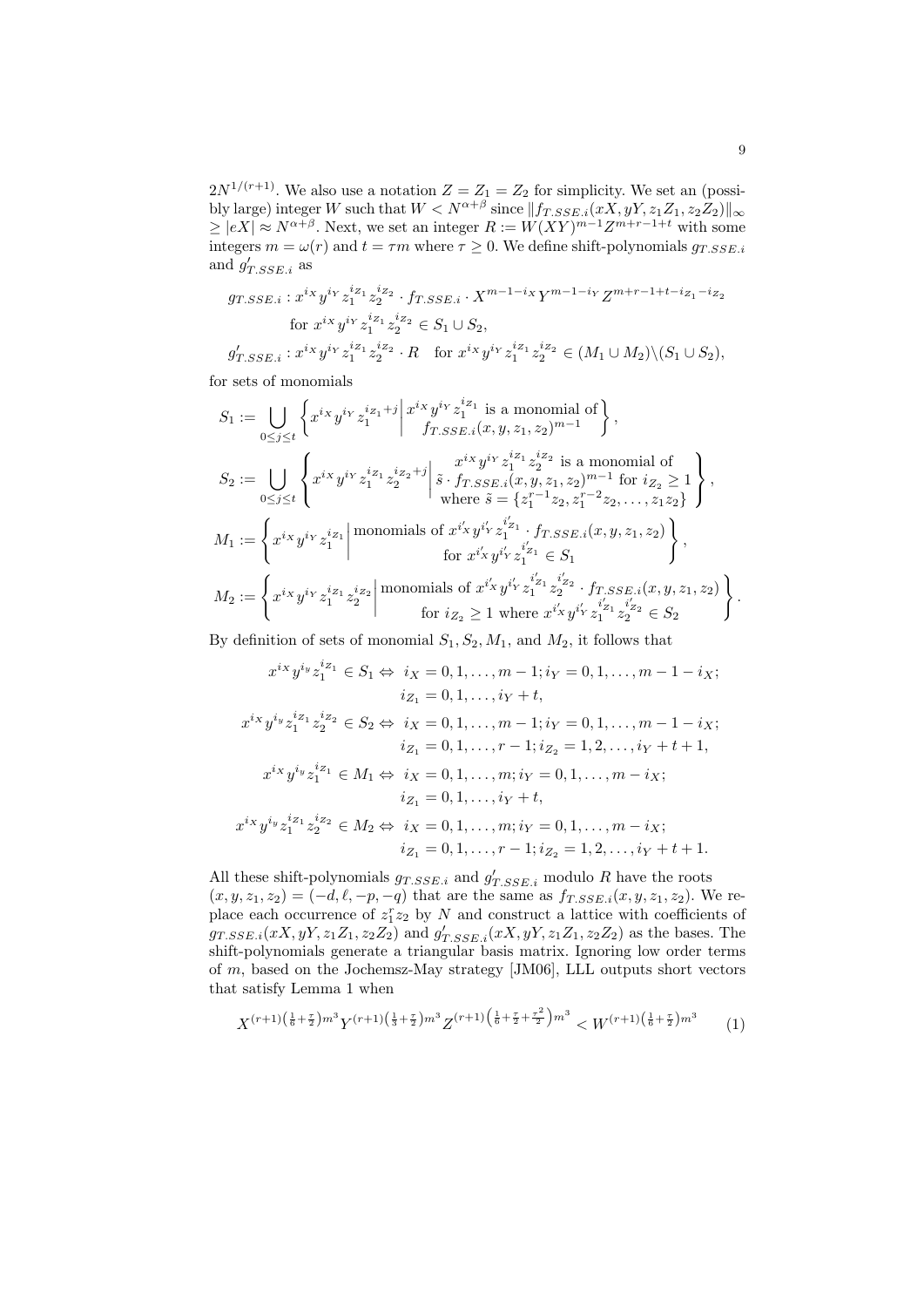that leads to

$$
0 < -(r+1)\alpha - (r+1)(2+3\tau)\beta + 3 + 3\tau - 3\tau^{2}.
$$

To maximize the right hand side of the inequality, we set the parameter  $\tau =$  $(1 - (r + 1)\beta)/2$  and the condition becomes

$$
\beta < \frac{7 - 2\sqrt{1 + 3(r+1)\alpha}}{3(r+1)}
$$

as required. To satisfy the restriction  $\tau \geq 0$ , the condition  $\beta \leq \frac{1}{r+1}$  should hold. The condition results in  $\alpha \geq \frac{1}{r+1}$ *<u>r+</u>1</sub>. □* 

The algorithm construction fully generalizes that of Ernst et al. that is a partial key exposure extension of the weaker Boneh-Durfee by solving integer equations, although the connection is hard to follow from the original proof in [IKK08]. In [EJMW05], Ernst et al. used a similar polynomial as *fT .SSE.i* and the condition becomes  $X^{\left(\frac{1}{6} + \frac{\tau}{2}\right)m^3} Y^{\left(\frac{1}{3} + \frac{\tau}{2}\right)m^3} Z^{\left(\frac{1}{6} + \frac{\tau}{2} + \frac{\tau^2}{2}\right)m^3} < W^{\left(\frac{1}{6} + \frac{\tau}{2}\right)m^3}$ . Clearly, the condition relates to that of (1). The connection comes from our definition of sets of monomials  $S_1, S_2, M_1$ , and  $M_2$  that are generalizations of those of Ernst et al. by a factor of  $(r + 1)$ . More concretely, each of our  $S_1$  and  $S_2$  for  $i_{Z_1} = 0, 1, \ldots, r-1$  play the same role as that for Ernst et al. and so do  $M_1$  and  $M_2$  for  $i_{Z_1} = 0, 1, \ldots, r - 1$ . Hence, our  $n, s_X, s_Y$ , and  $s_Z$  are larger by a factor of  $(r + 1)$  of Ernst et al. As a result, we successfully proposed a generalization the weaker Boneh-Durfee. In Section 3.2, we use the same sets of monomials  $S_1, S_2, M_1$ , and  $M_2$  and construct a generalization of the partial key exposure attack of Ernst et al.

### **3.2 Partial Key Exposure Attack**

In this section, we propose partial key exposure attacks on the Takagi RSA that satisfy the following property.

**Theorem 2** *Let*  $N = p^r q$  *be a public modulus and let*  $e \approx N^{\alpha}$  *and*  $d \approx N^{\beta}$ *be public exponent and secret exponent of the Takagi RSA, respectively. When*  $(\beta - \delta)$  log *N bits of the most significant bits or the least significant bits are exposed, if*

$$
\delta < \frac{5-2\sqrt{-5+3(r+1)(\alpha+\beta)}}{3(r+1)} \text{ for } \frac{2}{r+1} \le \alpha+\beta
$$

*holds, then the Takagi RSA modulus N can be factorized in polynomial time.*

The result fully generalizes Ernst et al. [EJMW05] in the sense that it completely covers their attack, i.e.,  $\beta < \left(5 - 2\sqrt{-5 + 6(\alpha + \beta)}\right) / 6$  for  $r = 1$ . When the LSBs are exposed, our attack becomes the same as Huang et al. [HHX+14].

10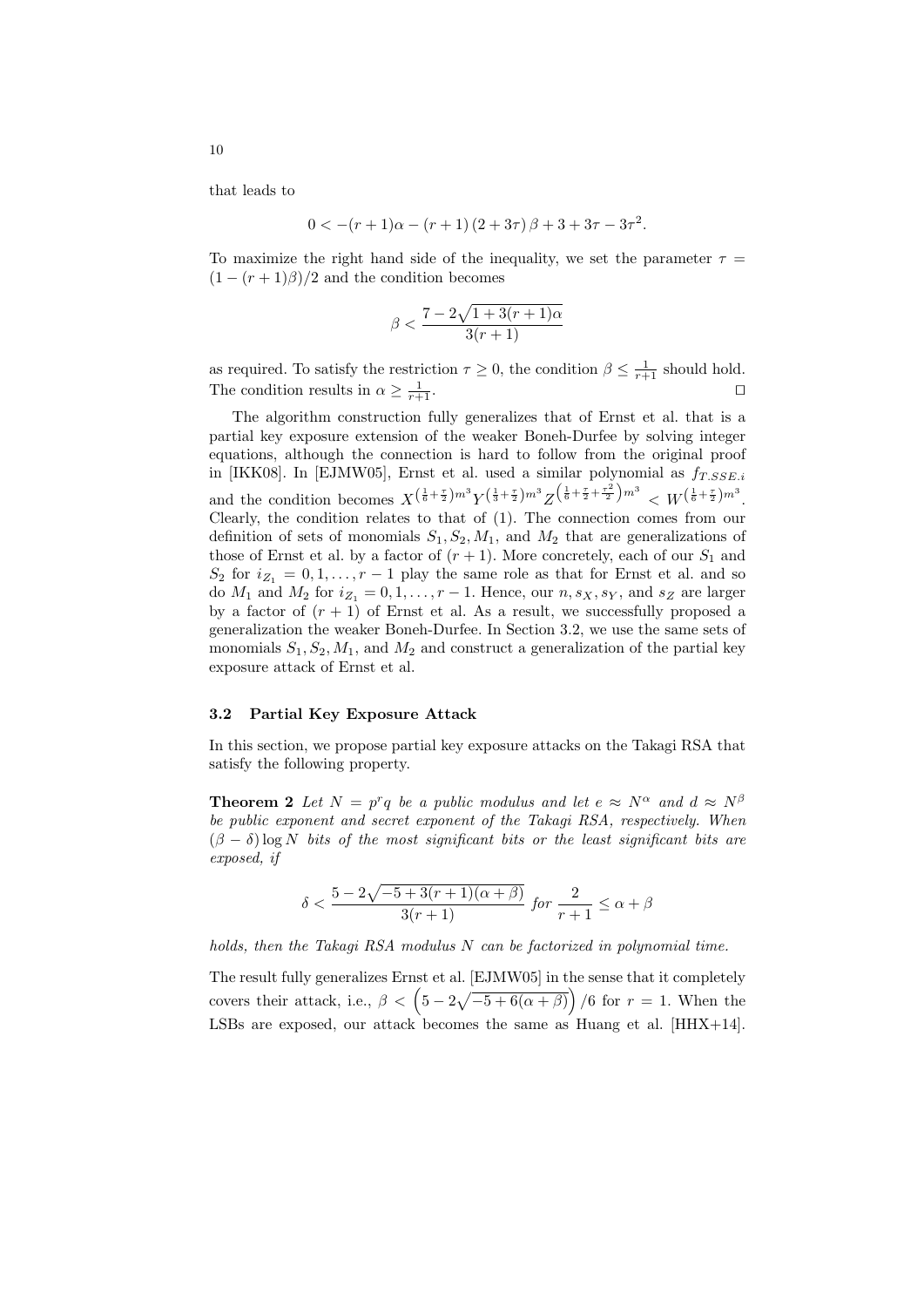Although the attack of Huang et al. with the MSBs is weaker than that with the LSBs, our attacks work in the same conditions. We can obtain the advantage by solving integer equations.

*Proof of Theorem 2.* Looking at a key generation for the Takagi RSA with the exposed bits (regardless of the MSBs or the LSBs);  $e\left(\tilde{d} + (d - \tilde{d})\right) = 1 + \ell(p - \tilde{d})$ 1)( $q$ −1) with some integer  $|\ell| \approx N^{\alpha+\beta-2/(r+1)}$ . To recover unknown parts  $d-\tilde{d}$ , we use the following polynomial

$$
f_{T.PKE.i}(x, y, z_1, z_2) = 1 - e\tilde{d} + eMx + y(z_1 + 1)(z_2 + 1)
$$

where  $M = 1$  (resp.  $M = 2^{\lfloor (\beta - \delta) \log N \rfloor}$ ) with the exposed MSBs (resp. LSBs) whose roots over the integers are  $(x, y, z_1, z_2) = (-(d - \tilde{d}), \ell, -p, -q)$ . The absolute values are bounded by  $X := N^{\delta}, Y := N^{\alpha+\beta-2/(r+1)}, Z_1 := 2N^{1/(r+1)}, Z_2 :=$  $2N^{1/(r+1)}$ . We also use a notation  $Z = Z_1 = Z_2$  for simplicity.

These formulations and those for small secret exponent attacks in Section 3.1 are essentially the same when we use the Jochemsz-May strategy. That means the Newton polygons of polynomials  $f_{T,SE,i}(x, y, z_1, z_2)$  and  $f_{T,PRE,i}(x, y, z_1, z_2)$ are the same, e.g., there are six monomials for variables  $1, x, y, yz_1, yz_2$ , and *yz*1*z*2. Hence, we use almost the same algorithm construction. We set an (possibly  $\langle \text{large} \rangle$  integer *W* such that  $W < N^{\alpha+\beta}$  since  $||f_{T.SSE.i}(xX, yY, z_1Z_1, z_2Z_2)||_{\infty} \ge$  $\max\{|1 - e\tilde{d}|, |eMX|\} \approx N^{\alpha + \beta}$ . Next, we set an integer  $R := W(XY)^{m-1}$ . *Z*<sup>*m*+*r*-1+*t*</sup> with some integers  $m = \omega(r)$  and  $t = \tau m$  where  $\tau \geq 0$  such that gcd(*R*, 1−*e* $d$ ) = 1. We compute  $c = (1 - e d)^{-1}$  mod *R* and  $f'_{T.PKE,i}(x, y, z_1, z_2)$  $:= c \cdot f_{T.PKE,i}(x, y, z_1, z_2) \mod R$ . We define shift-polynomials  $g_{T.PKE,i}$  and  $g'_{T.PKE.i}$  as

$$
g_{T.PKE.i}: x^{i_X} y^{i_Y} z_1^{i_{Z_1}} z_2^{i_{Z_2}} \cdot f'_{T.PKE.i} \cdot X^{m-1-i_X} Y^{m-1-i_Y} Z^{m+r-1+t-i_{Z_1}-i_{Z_2}}
$$
  
for  $x^{i_X} y^{i_Y} z_1^{i_{Z_1}} z_2^{i_{Z_2}} \in S_1 \cup S_2$ ,  

$$
g'_{T.PKE.i}: x^{i_X} y^{i_Y} z_1^{i_{Z_1}} z_2^{i_{Z_2}} \cdot R \text{ for } x^{i_X} y^{i_Y} z_1^{i_{Z_1}} z_2^{i_{Z_2}} \in (M_1 \cup M_2) \setminus (S_1 \cup S_2),
$$

for sets of monomials  $S_1, S_2, M_1$ , and  $M_2$  that are the same as in Section 3.1 where  $f_{T, SSE, i}$  is replaced by  $f'_{T, PKE, i}$ . All these shift-polynomials  $g_{T, PKE, i}$ and  $g'_{T.PKE,i}$  modulo *R* have the roots  $(x, y, z_1, z_2) = (-(d - \tilde{d}), \ell, -p, -q)$  that are the same as  $f_{T.PKE.i}(x, y, z_1, z_2)$ . We replace each occurrence of  $z_1^r z_2$  by *N* and construct a lattice with coefficients of  $g_{T.PKE.i}(xX, yY, z_1Z_1, z_2Z_2)$  and  $g'_{T.PKE.i}(xX, yY, z_1Z_1, z_2Z_2)$  as the bases. Hence, ignoring low order terms of *m*, based on the Jochemsz-May strategy [JM06], LLL outputs short lattice vectors that satisfy Lemma 1 when the inequality (1) holds. For partial key exposure attacks (regardless of the MSBs or the LSBs are exposed), the inequality becomes

$$
0 < -(r+1)(\alpha + \beta) - (r+1)\delta(1+3\tau) + 3 + 3\tau - 3\tau^{2}.
$$

To maximize the right hand side of the inequality, we set the parameter  $\tau =$  $(1 - (r + 1)\delta)/2$  and the condition becomes

$$
\delta < \frac{5 - 2\sqrt{-5 + 3(r+1)(\alpha + \beta)}}{3(r+1)}
$$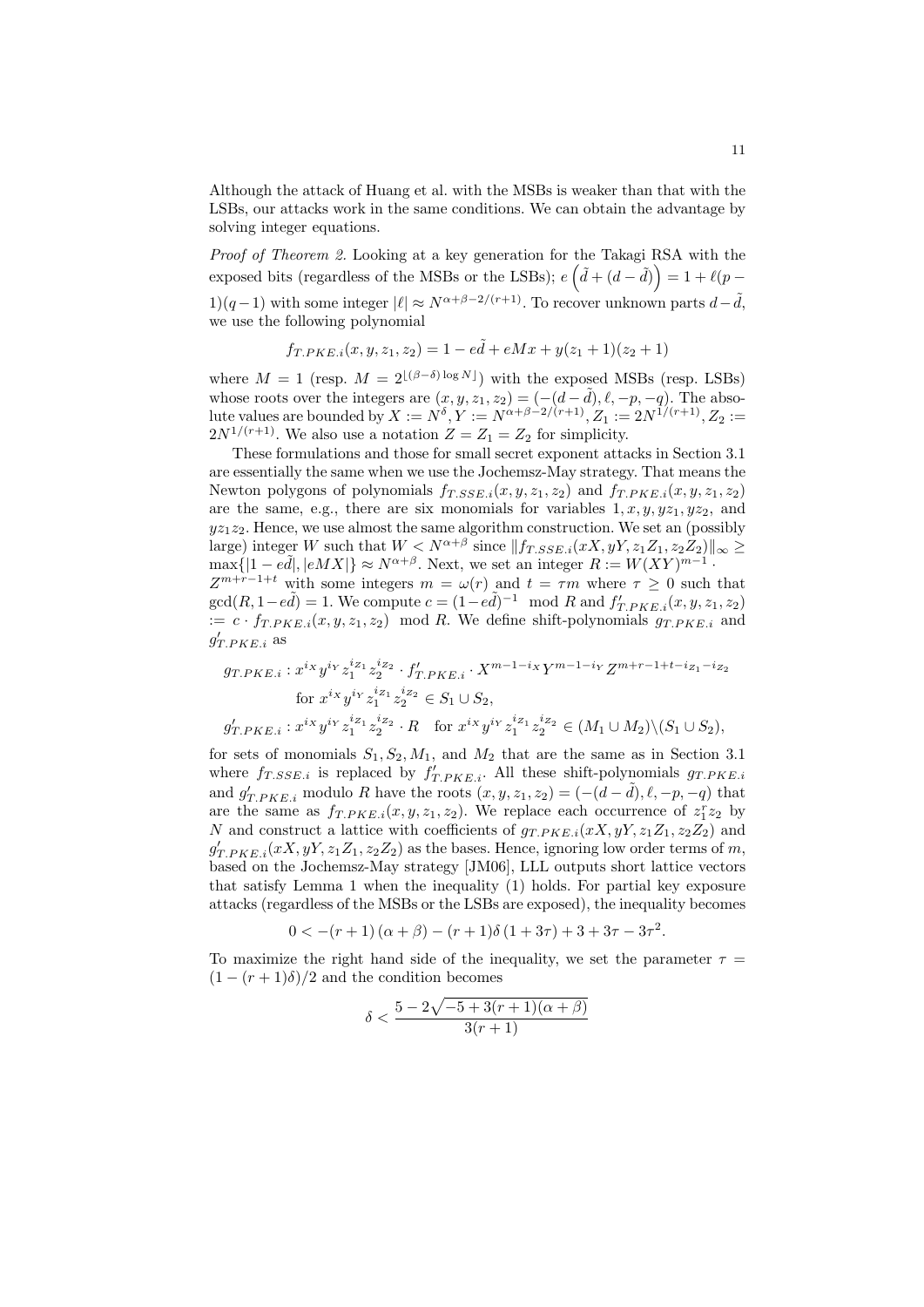

**Fig. 1.** Comparisons of partial key exposure attacks on the Takagi RSA when the MSBs are exposed for  $\alpha = 1/(r+1)$ . We compare how much portions of *d* should be exposed for *β* between the attack of Huang et al. [HHX+14] and our Theorem 2. The left figure is for  $r = 2$  and the right figure is for  $r = 3$ .

as required. To satisfy the restriction  $\eta \geq 0$ , the condition  $\delta \leq \frac{1}{r+1}$  should hold. The condition results in  $\frac{2}{r+1} \leq \alpha + \beta$ .

As we claimed in Section 3.1, the algorithm construction fully generalizes Ernst et al.

When the MSBs are exposed, our attack is always better than Huang et al. [HHX+14] that works when  $\delta < \frac{7-}{4}$  $\frac{\sqrt{-39+24(r+1)(\alpha+\beta)}}{4(r+1)}$ . Figure 1 compare Theorem 2 and Huang et al. for  $r = 2$  and 3. Our attack is the better for all  $\beta$ . e.g., our attack works with less partial information.

In Section 4.2, we propose an improved attack when the LSBs are exposed. It seems that our Theorem 2 with the exposed MSBs is hard to be improved. Although there exist attacks that are better than Ernst et al. (the other attack of Ernst et al. [EJMW05] and Takayasu and Kunihiro's attack [TK14]), by definition, it seems difficult to generalize the attacks for the Takagi RSA since both attacks make use of the MSBs of *ℓ*. To compute the MSBs of *ℓ*, we have to know the MSBs of  $(p-1)(q-1)$ . It is possible for the standard RSA since  $pq = N$ . However, it seems difficult for the Takagi RSA. Hence, to improve Theorem 2, we have to exploit the special structure of the Takagi RSA or improve the attacks on the standard RSA without the knowledge of the MSBs of *ℓ*.

# **4 Attacks on the Takagi RSA by Solving Modular Equations**

In this section, we analyze the security of the Takagi RSA by solving modular equations. In Section 4.1, we give an alternative proof of the Itoh et al. small secret exponent attack [IKK08] that is analogous to Herrmann and May [HM10]. In Section 4.2, we propose a partial key exposure attack that fully generalizes Takayasu and Kunihiro's result [TK14].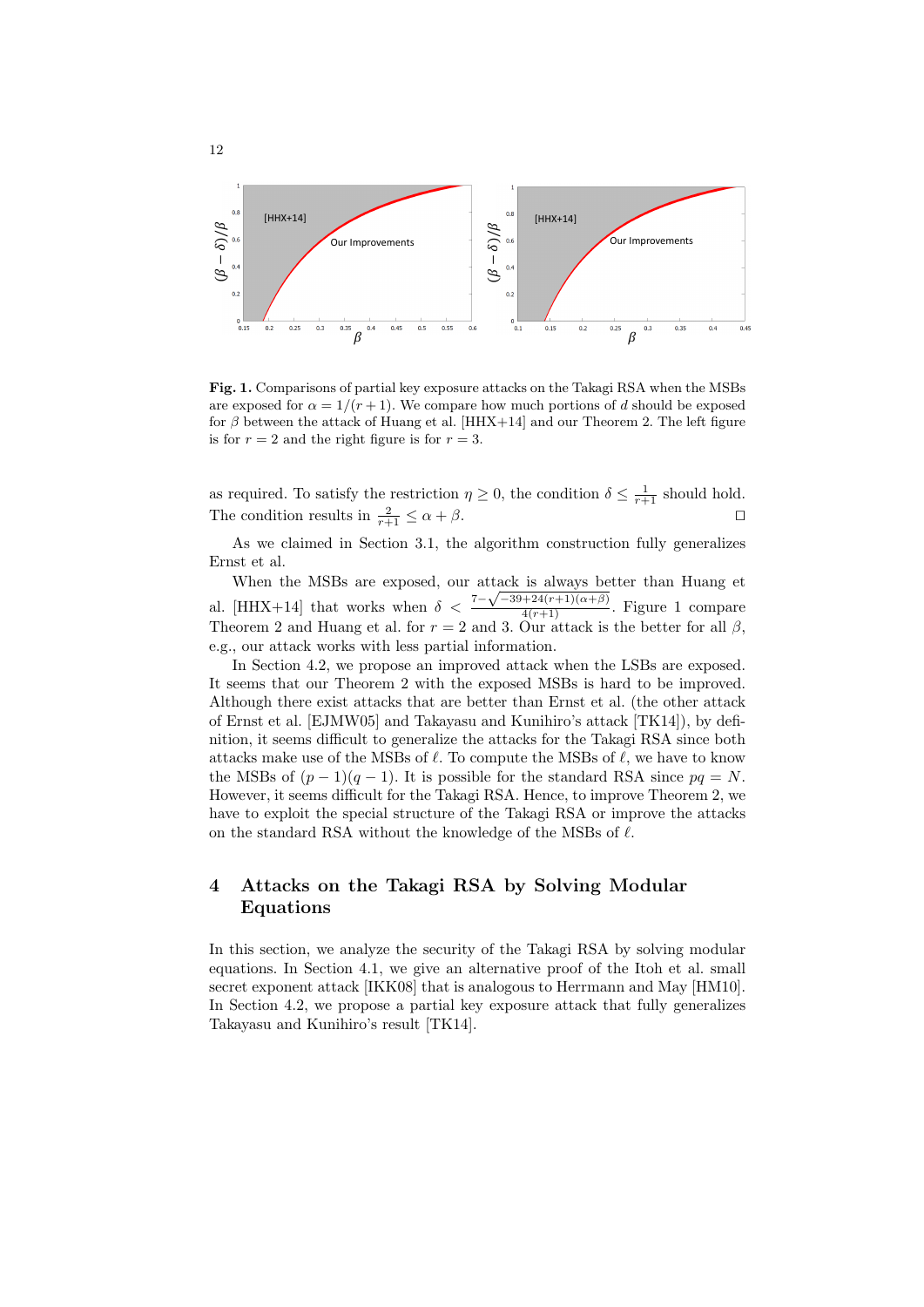#### **4.1 Small Secret Exponent Attack**

In this section, we prove the following Itoh et al. small secret exponent attack. The result fully generalizes the stronger Boneh-Durfee [BD00] in the sense that *√* it completely covers their attack, i.e.,  $\beta < 1 - 1/\sqrt{2}$  for  $r = 1$  and  $\alpha = 1$ .

**Theorem 3 ([IKK08])** *Let*  $N = p^r q$  *be a public modulus and let*  $e \approx N^{\alpha}$  *and*  $d \approx N^{\beta}$  be public exponent and secret exponent of the Takagi RSA, respectively. *If*

$$
\beta < \frac{2 - \sqrt{(r+1)\alpha}}{r+1} \text{ for } \frac{1}{r+1} \le \alpha
$$

*holds, then the Takagi RSA modulus N can be factorized in polynomial time.*

The original proof in [IKK08] is involved since they used geometrically progressive matrix. We use unravelled linearization [HM09] and offer simpler proof. Moreover, we exploit the exact connection between the algorithm constructions of Itoh et al. and the stronger Boneh-Durfee.

*Alternative Proof of Theorem 3.* Looking at a key generation for the Takagi RSA modulo  $N = p^r q$ ,  $ed = 1 + \ell(p-1)(q-1)$  with some integer  $|\ell| \approx N^{\alpha+\beta-2/(r+1)}$ . Itoh et al. [IKK08] considered a polynomial

$$
f_{T.SSE.m}(x, y_1, y_2) = 1 + x(y_1 + 1)(y_2 + 1).
$$

The polynomial modulo *e* has roots  $(x, y_1, y_2) = (\ell, -p, -q)$ . The absolute values are bounded by  $X := N^{\alpha+\beta-2/(r+1)}, Y_1 = Y_2 := 2N^{1/(r+1)}$ . Let  $m = \omega(r)$  be an integer and  $\tau \geq 0$ . To solve a modular equation  $f_{T.SSE,m}(x, y_1, y_2) = 0 \mod e$ , we use shift-polynomials

$$
g_{T.SSE.m}(x,y_1,y_2)=x^{i_X}y_1^{i_{Y_1}}y_2^{i_{Y_2}}f_{T.SSE.m}^u(x,y_1,y_2)e^{m-u}
$$

with indices in

$$
\mathcal{I}_{x1} \Leftrightarrow u = 0, 1, ..., m; i_X = 0, 1, ..., m - u; i_{Y_1} = 0; i_{Y_2} = 0, \text{or}
$$
  
\n
$$
\mathcal{I}_{x2} \Leftrightarrow u = 0, 1, ..., m; i_X = 0, 1, ..., m - u; i_{Y_1} = 0, 1, ..., r - 1; i_{Y_2} = 1,
$$
  
\n
$$
\mathcal{I}_{y1} \Leftrightarrow u = 0, 1, ..., m; i_X = 0; i_{Y_1} = 1, 2, ..., \lceil \tau u \rceil; i_{Y_2} = 0, \text{or}
$$
  
\n
$$
\mathcal{I}_{y2} \Leftrightarrow u = 0, 1, ..., m; i_X = 0; i_{Y_1} = 0, 1, ..., r - 1; i_{Y_2} = 2, 3, ..., \lceil \tau u \rceil.
$$

All these shift-polynomials  $g_{T.SSE,m}$  modulo  $e^m$  have the roots  $(x, y_1, y_2)$  =  $(ℓ, −p, −q)$  that are the same as  $f_{T. SSE.m}$ . We replace each occurrence of  $y_1^r y_2$ by *N* and construct a lattice with coefficients of  $g_{T, SSE, m}(xX, y_1Y_1, y_2Y_2)$  as the bases.

Here, we observe why the construction offers a bound outperforming the Jochemsz-May strategy. In the above  $\mathcal{I}_{y1}$  and  $\mathcal{I}_{y2}$ ,  $i_{Y_1}$  and  $i_{Y_2}$  are upper bounded by  $\lceil \tau u \rceil$  that depend on *u*. In the Jochemsz-May strategy, the corresponding indices  $(i_{Z_1} - i_Y \text{ and } i_{Z_2} - i_Y \text{ in } S_1, S_2, M_1, \text{ and } M_2 \text{ in Section 3.1) are bounded}$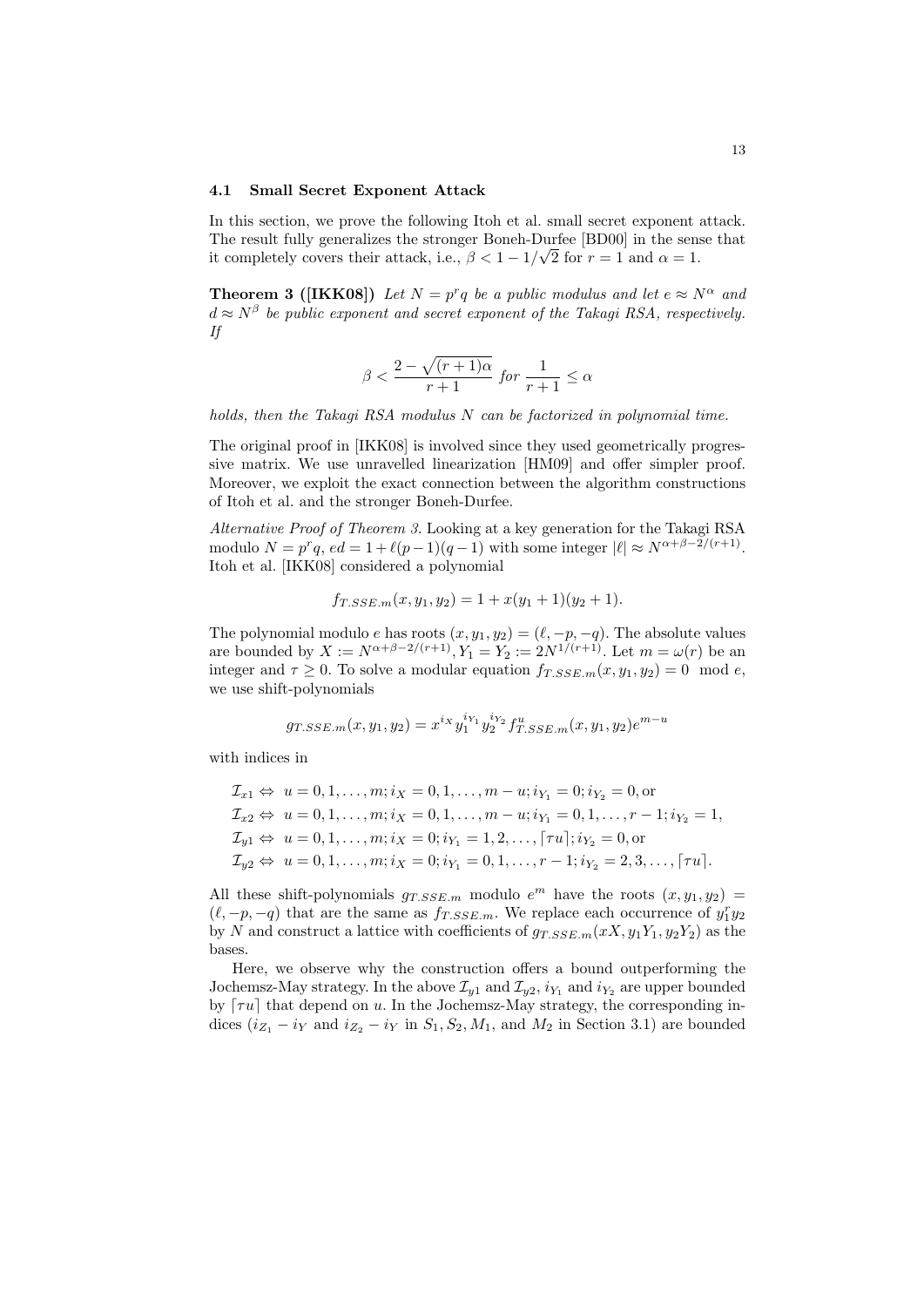by  $t = \tau m$  that only depends m. Since the former covers the latter, we can analyze broader classes of lattice constructions. The restriction of the Jochemsz-May strategy offers simpler analysis with a triangular basis matrix although that does not always offer the best bound. Moreover, the parameter is eventually set to  $\tau = 1 - (r + 1)\beta$ . The optimization follows from the fact that shift-polynomials  $g_{T, SSE, m}$  with indices in  $\mathcal{I}_{y1}$  and  $\mathcal{I}_{y2}$  reduce the norm of outputs of the LLL algorithm, e.g., the diagonals for the shift-polynomials are smaller than the modulus *e <sup>m</sup>*. This observation enables readers to understand our improvements in Section 6 easily.

However, the former selection requires involved analysis since the shiftpolynomials generate non-triangular basis matrices. The dependence of the Jochemsz-May strategy always generates triangular basis matrices and the analysis is easy. To construct partial key exposure attacks outperforming the Jochemsz-May strategy, we require better understanding for small secret exponent attacks. For the purpose, we show an analogous elementary proof to Herrmann and May [HM10]. Although the above shift-polynomials generate non-triangular basis matrices, we can transform it to be triangular by using unravelled linearization.

**Lemma 2** *Using a linearization*  $z_1 = 1 + xy_1$  *and*  $z_2 = 1 + xy_2$ *, the above shiftpolynomials generate a triangular basis matrix. The diagonals of the basis matrix for gT .SSE.m are*

- 
$$
X^{u+i}X_1^u e^{m-u}
$$
 for indices in  $\mathcal{I}_{x_1}$ ,  
\n-  $X^{u+i}X_1^{i}Y_1^{i}Y_2^{u+1}e^{m-u}$  for indices in  $\mathcal{I}_{x_2}$ ,  
\n-  $Y_1^{i}Y_1Z_1^u e^{m-u}$  for indices in  $\mathcal{I}_{y_1}$ ,  
\n-  $Y_1^{i}Y_1Y_2Z_2^u e^{m-u}$  for indices in  $\mathcal{I}_{y_2}$ .

Indeed, the transformation is analogous to Herrmann and May [HM10], and show the exact connection with the stronger Boneh-Durfee and the Itoh et al. attack although the connection is hard to follow from the original proof [IKK08]. The shift-polynomials for indices in  $\mathcal{I}_{x1}$  and  $\mathcal{I}_{x2}$  for  $i_{Y_1} = 0, 1, \ldots, r-1$ (resp.  $\mathcal{I}_{y1}$  and  $\mathcal{I}_{y2}$  for  $i_{Y_1} = 0, 1, \ldots, r-1$ ) play the same role as *x*-shifts (resp. *y*-shifts) of the stronger Boneh-Durfee. Ignoring low order terms of *m*, the dimension of the lattice is  $(r+1)(\frac{1}{2}+\frac{\tau}{2})m^2$ , and the determinant of the basis matrix is  $X^{(r+1)\left(\frac{1}{3} + \frac{r}{3}\right)m^3} Y^{(r+1)\left(\frac{1}{6} + \frac{r}{3} + \frac{r^2}{6}\right)m^3} e^{(r+1)\left(\frac{1}{3} + \frac{r}{6}\right)m^3}$ . Notice that  $Z_1 = Z_2 \approx XY$ . Again, we stress the connection with the stronger Boneh-Durfee. In the proof, a dimension of a lattice is  $(\frac{1}{2} + \frac{\tau}{2}) m^2$  and its determinant is  $X^{\left(\frac{1}{3}+\frac{\tau}{3}\right)m^3}Y^{\left(\frac{1}{6}+\frac{\tau}{3}+\frac{\tau^2}{6}\right)m^3}e^{\left(\frac{1}{3}+\frac{\tau}{6}\right)m^3}$ . Hence, it is clear that the algorithm construction of Itoh et al. is a generalization of that for the stronger Boneh-Durfee. We set the parameter  $\tau = 1 - (r + 1)\beta$ , and obtain Theorem 3. Here, we omit overall calculations since they are completely the same as those in [IKK08]. *⊓⊔*

## **4.2 Partial Key Exposure Attack**

In this section, we propose a partial key exposure attack on the Takagi RSA that satisfies the following property.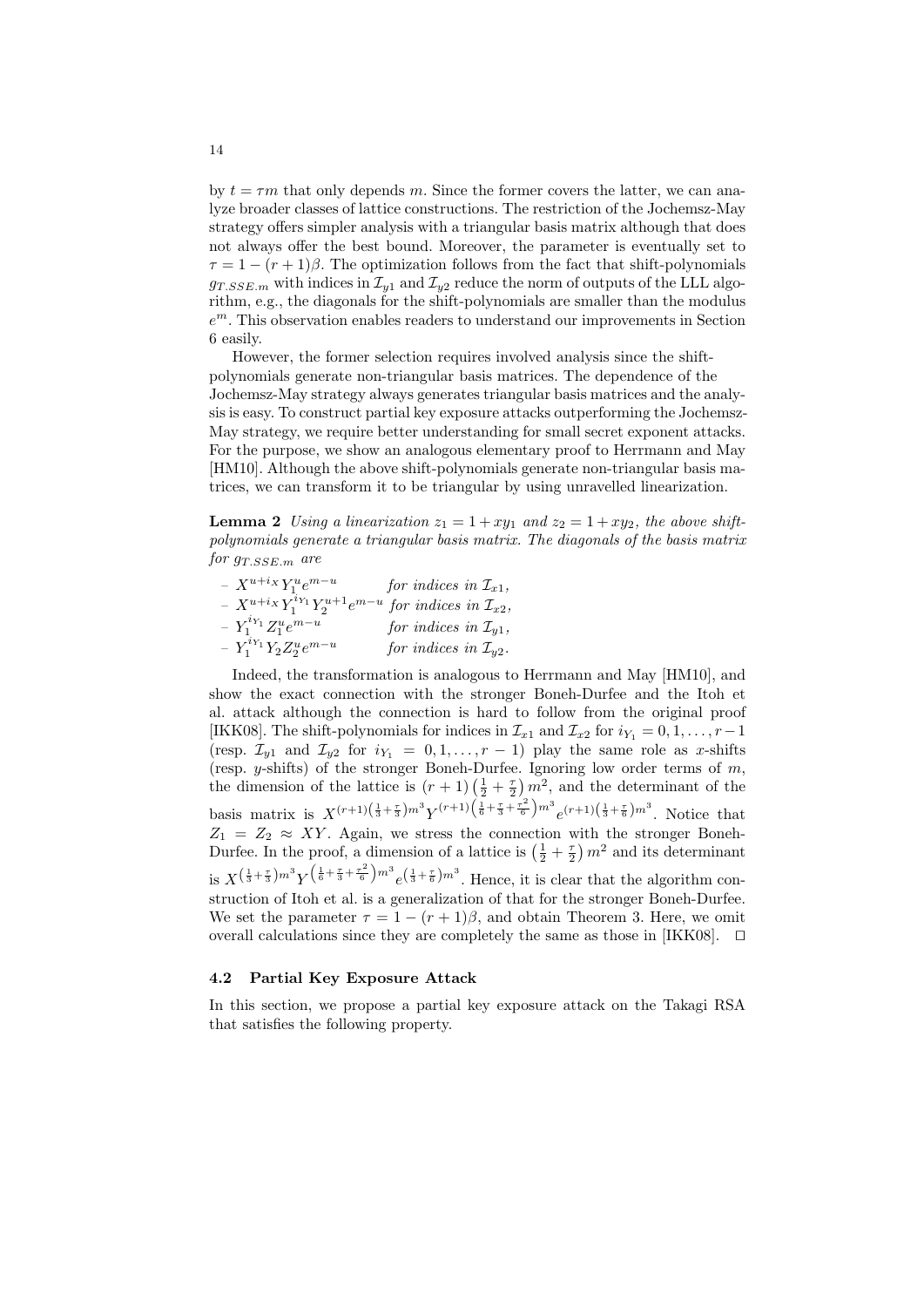**Theorem 4** *Let*  $N = p^r q$  *be a public modulus and let*  $e \approx N^{\alpha}$  *and*  $d \approx N^{\beta}$ *be public exponent and secret exponent of the Takagi RSA, respectively. When*  $(\beta - \delta)$  log *N bits of the least significant bits are exposed, if* 

$$
\delta < \frac{2 + (r+1)\beta - \sqrt{-12 + 4(r+1)\alpha + 12(r+1)\beta - 3(r+1)^2 \beta^2}}{2(r+1)}
$$
 and  

$$
\beta \le \frac{9 - \sqrt{-3 + 12(r+1)\alpha}}{6(r+1)}
$$

*hold, then the Takagi RSA modulus N can be factorized in polynomial time.*

The result fully generalizes Takayasu and Kunihiro's result [TK14] in the sense that it completely covers their attack, i.e.,  $\delta < (1 + \beta - \sqrt{-1 + 6\beta - 3\beta^2})/2$ and  $\beta < (9 - \sqrt{21})/12$  for  $r = 1$  and  $\alpha = 1$ .

*Proof of Theorem 4.* Looking at a key generation for the Takagi RSA with the exposed LSBs;  $e(d_1M + d_0) = 1 + \ell(p-1)(q-1)$  with some integer  $|\ell| \approx$  $N^{\alpha+\beta-2/(r+1)}$ . To recover the unknown MSBs of the secret exponent *d*<sub>1</sub>, we use the following polynomials

$$
f_{T.PKE.m1}(x, y_1, y_2) = 1 - ed_0 + x(y_1 + 1)(y_2 + 1)
$$
 and  
\n $f_{T.PKE.m2}(x, y_1, y_2) = 1 + x(y_1 + 1)(y_2 + 1)$ 

whose roots with appropriate moduli are  $(x, y_1, y_2) = (\ell, -p, -q)$ , e.g.,  $f_{T.PKE.m1}(\ell, -p, -q) = 0 \mod eM \text{ and } f_{T.PKE.m2}(\ell, -p, -q) = 0 \mod e.$  The absolute values are bounded by  $X := N^{\alpha+\beta-2/(r+1)}, Y_1 = Y_2 := 2N^{1/(r+1)}$ . Let  $m = \omega(r)$  be an integer and define a function

$$
l_r(k) = \max \left\{ 0, \frac{k - (r+1)(\beta - \delta)m}{1 + (r+1)(\delta - 2\beta)} \right\}.
$$

To solve modular equations  $f_{T.PKE,m1}(x, y_1, y_2) = 0 \mod eM$  and  $f_{T.PKE,m2}(x, y_1, y_2) = 0 \mod e$  simultaneously, we use following shift-polynomials

$$
g_{T.PKE.m1}(x, y_1, y_2) = x^{i_X} y_1^{i_{Y_1}} y_2^{i_{Y_2}} f_{T.PKE.m1}^u(x, y_1, y_2) (eM)^{m-u},
$$
  
\n
$$
g_{T.PKE.m2}(x, y_1, y_2) = y_1^{i_{Y_1} + k_1} y_2^{i_{Y_2} + k_2} f_{T.PKE.m1}^{u - [l_r(k_1 + k_2)]}(x, y_1, y_2).
$$
  
\n
$$
f_{T.PKE.m2}^{[l_r(k_1 + k_2)]}(x, y_1, y_2) e^{m-u} M^{m-(u - [l_r(k_1 + k_2)])}.
$$

To construct a lattice we use  $g_{T.PKE.m1}$  with indices in  $\mathcal{I}_{x1}, \mathcal{I}_{x2}$  and  $g_{T.PKE.m2}$ with indices in  $\mathcal{I}_{y1}, \mathcal{I}_{y2}$  where

$$
\mathcal{I}_{x1} \Leftrightarrow u = 0, 1, ..., m; i_X = 0, 1, ..., m - u; i_{Y_1} = 0; i_{Y_2} = 0,
$$
  
\n
$$
\mathcal{I}_{x2} \Leftrightarrow u = 0, 1, ..., m; i_X = 0, 1, ..., m - u; i_{Y_1} = 0, 1, ..., r - 1; i_{Y_2} = 1,
$$
  
\n
$$
\mathcal{I}_{y1} \Leftrightarrow u = 0, 1, ..., m; i_{Y_1} = 0; i_{Y_2} = 0;
$$
  
\n
$$
k_1 = 1, 2, ..., \lfloor (r+1)(\beta - \delta)m + (1 + (r+1)(\delta - 2\beta))u \rfloor; k_2 = 0,
$$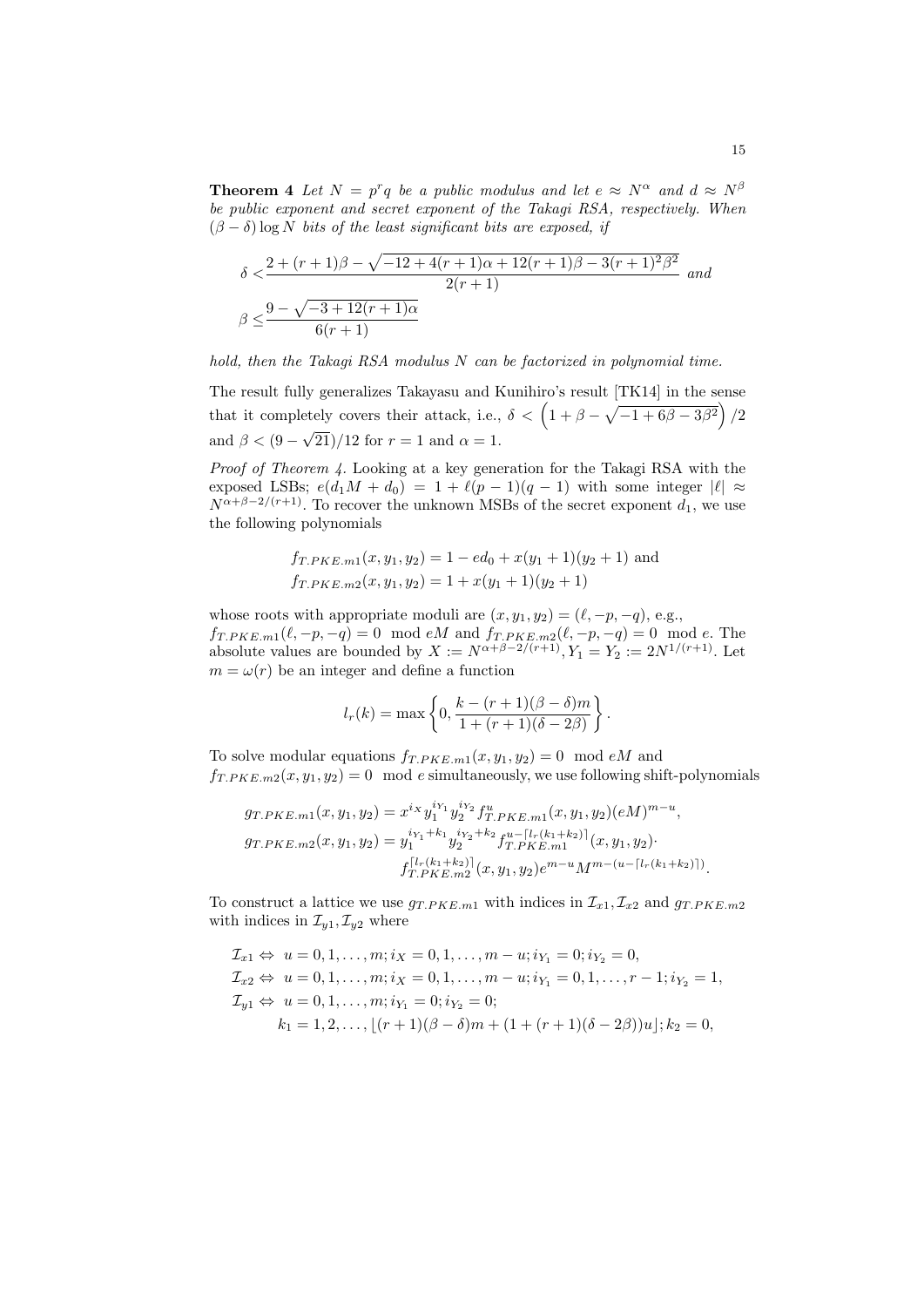$$
\mathcal{I}_{y2} \Leftrightarrow u = 0, 1, \dots, m; i_{Y_1} = 0, 1, \dots, r - 1; i_{Y_2} = 1; k_1 = 0; k_2 = 1, 2, \dots, \lfloor (r+1)(\beta - \delta)m + (1 + (r+1)(\delta - 2\beta))u \rfloor.
$$

All these shift-polynomials  $g_{T.PKE.m1}$  and  $g_{T.PKE.m2}$  modulo  $(eM)^m$  have the roots  $(x, y_1, y_2) = (\ell, -p, -q)$  that are the same as  $f_{T.PKE.m}$ . We replace each occurrence of  $y_1^r y_2$  by  $N$  and construct a lattice with coefficients of  $g_{T.PKE.m1}(xX, y_1Y_1, y_2Y_2)$  and  $g_{T.PKE.m2}(xX, y_1Y_1, y_2Y_2)$  as the bases.

As in the proof of Theorem 3, the shift-polynomials *gT .PKE.m*<sup>1</sup> with indices in  $\mathcal{I}_{x1}$  and  $\mathcal{I}_{x2}$  for  $i_{Y_1} = 0, 1, \ldots, r-1$  (resp.  $g_{T, PKE,m2}$  with indices in  $\mathcal{I}_{y1}$  and  $\mathcal{I}_{y2}$ for  $i_{Y_1} = 0, 1, \ldots, r-1$ ) play the same role as *x*-shifts (resp. *y*-shifts) of Takayasu and Kunihiro. The shift-polynomials generate a triangular basis matrix using a linearization  $z_1 = 1 + xy_1$  and  $z_2 = 1 + xy_2$ . Assume  $1 + (r+1)(\delta - 2\beta) \geq 0$  and the diagonals of the basis matrix are

 $- X^{u+i} X Y_1^u e^{m-u}$ 1 – *X<sup>u</sup>*+*i<sup>X</sup> Y iY*<sup>1</sup> <sup>1</sup> *Y u*+1 2 *e m−u* for *gT .PKE.m*<sup>1</sup> with indices in *Ix*2, for  $g_{T.PKE.m1}$  with indices in  $\mathcal{I}_{x1}$ ,  $- X^{u-[l_r(k_1)]} Y_1^{\overline{u}-\lceil l_r(k_1) \rceil + k_1} Z_1^{\lceil l_r(k_1) \rceil} e^{m-u} M^{m-(u-\lceil l_r(k_1) \rceil)}$ for  $g_{T.PKE.m2}$  with indices in  $\mathcal{I}_{y1}$ ,  $- X^{u - \lceil l_r(k_2) \rceil} Y_1^{i_{Y_1}} Y_2^{u - \lceil l_r(k_2) \rceil + k_1 + 1} Z_2^{\lceil l_r(k_2) \rceil} e^{m - u} M^{m - (u - \lceil l_r(k_2) \rceil)}$ for  $g_{T.PKE.m2}$  with indices in  $\mathcal{I}_{v2}$ .

In  $\mathcal{I}_{y1}$  and  $\mathcal{I}_{y2}$ ,  $k_1$  and  $k_2$  are upper bounded by  $\lfloor (r+1)(\beta-\delta)m+(1+(r+1)(\delta-\delta)m\rfloor)$  $(2\beta)u\vert$ . As Takayasu and Kunihiro, the definition follows from the fact that the shift-polynomials reduce norms of output vectors by the LLL algorithm.

As the proof of Theorem 3, all these values are larger by a factor of  $(r + 1)$ of Takayasu and Kunihiro's. Ignoring low order term of *m*, the LLL algorithm outputs short vectors that satisfy Lemma 1 when

$$
(r+1)^2\delta^2 - (r+1)(2+(r+1)\beta)\delta + 4 - (r+1)\alpha - 2(r+1)\beta + (r+1)^2\beta^2 > 0.
$$

Hence, we obtain the bound of Theorem 4

$$
\delta < \frac{2+(r+1)\beta - \sqrt{-12+4(r+1)\alpha + 12(r+1)\beta - 3(r+1)^2\beta^2}}{2(r+1)}
$$

as required. To satisfy the restriction  $1 + (r + 1)(\delta - 2\beta) \geq 0$ , the condition  $\beta \le \frac{9-\sqrt{-3+12(r+1)\alpha}}{6(r+1)}$  should hold.  $\Box$ 

When the LSBs are exposed and  $\beta \leq \frac{9-\sqrt{-3+12(r+1)\alpha}}{6(r+1)}$ , our attack is better than Huang et al. [HHX+14] that works when  $\delta < \frac{5-2\sqrt{-5+3(r+1)(\alpha+\beta)}}{3(r+1)}$ . Figure 2 compare our results and Huang et al. for  $r = 2$  and 3. Our attack is the better for small  $\beta$ , e.g., our attack works with less partial information.

# **5 Attacks on the Prime Power RSA by Solving Integer Equations**

In this section, we analyze the security of the prime power RSA by solving integer equations. In Section 5.1, we propose a small secret exponent attack that fully

16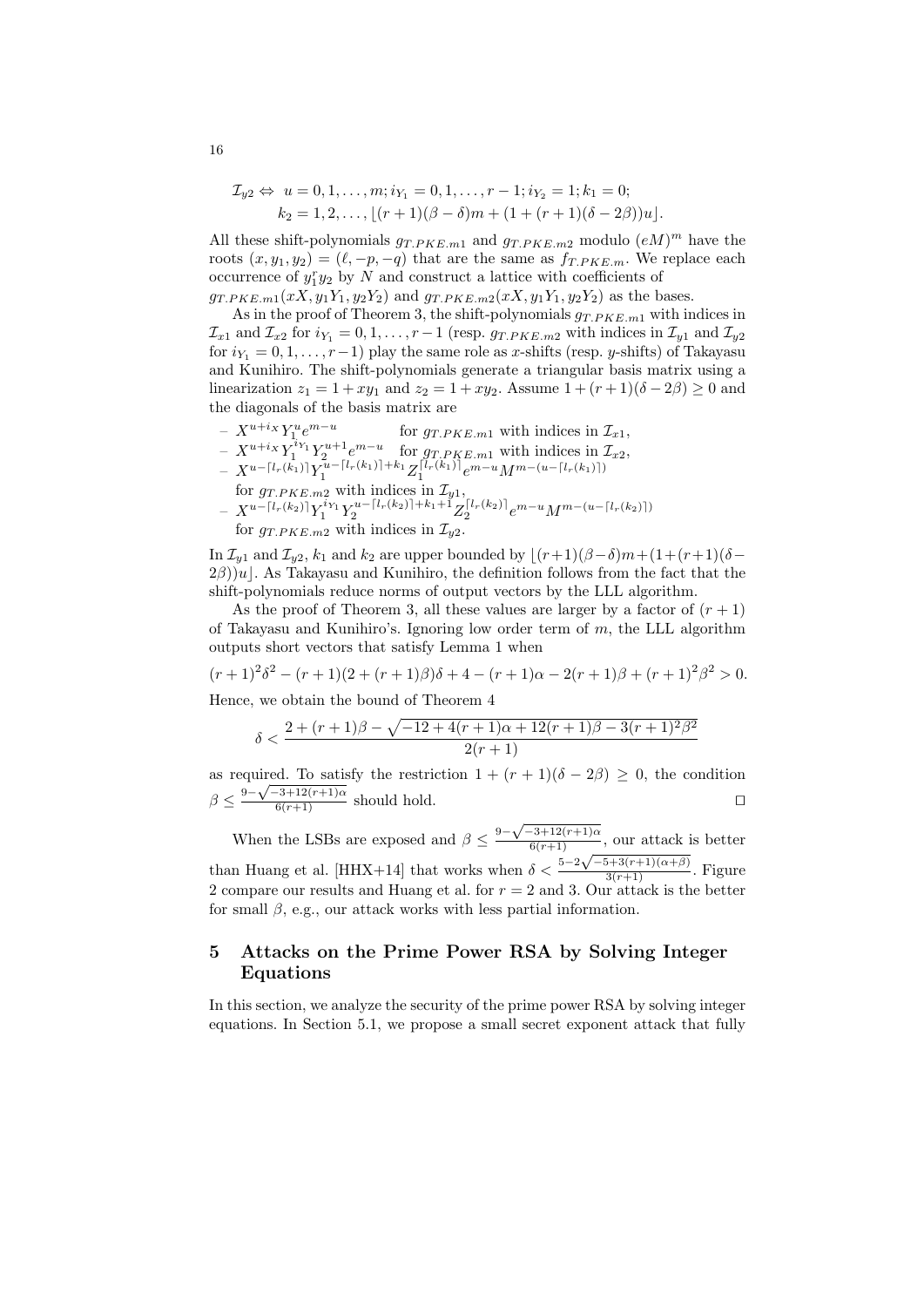

**Fig. 2.** Comparisons of partial key exposure attacks on the Takagi RSA when the LSBs are exposed and  $\alpha = 1/(r+1)$ . We compare how much portions of *d* should be exposed for *β* between the attack of Huang et al. [HHX+14] and our Theorem 4. The left figure is for  $r = 2$  and the right figure is for  $r = 3$ .

generalizes the weaker Boneh-Durfee result [BD00]. In Section 5.2, we propose a partial key exposure attack that fully generalizes Ernst et al. [EJMW05].

## **5.1 Small Secret Exponent Attack**

In this section, we propose small secret exponent attacks on the prime power RSA that satisfy the following property.

**Theorem 5** Let  $N = p^r q$  be a public modulus for  $r \geq 2$  and let  $e \approx N^{\alpha}$  and  $d \approx$  $N^{\beta}$  be public exponent and secret exponent of the prime power RSA, respectively. *If*

$$
0 < -r(r+1)^2 \alpha + r(r+1)(1-\beta)(2(r+1) + 3r\tau) - 1 - 3r\eta(1+r\eta)
$$
\n
$$
-r^3(1-\eta+\tau)^3 + r^2(\eta-\tau)^3 \text{ where}
$$
\n
$$
\eta = \frac{r(r+1)(1-\beta)-1}{2r} \text{ and } \tau = \eta - \frac{r-\sqrt{-r+(r+1)^2(1-\beta)}}{r+1}
$$
\n
$$
\text{for } \frac{3r^3+r^2+r-1}{4(r+1)} \le \alpha, \text{ or}
$$
\n
$$
\beta < \frac{r+(\sqrt{r}-1)^2}{2r(r+1)} - \frac{\alpha}{2} \text{ for } \frac{r+(\sqrt{r}-1)^2}{r(r+1)} < \alpha \le \frac{3r^3+r^2+r-1}{4(r+1)}
$$

*holds, then prime power RSA modulus N can be factorized in polynomial time.*

The result extends Sarkar's attack [Sar15] for arbitrary *α* although they solved modular equations. The result for  $r = 1$  does not cover the weaker Boneh-Durfee [BD00]. Moreover, the second condition becomes  $\beta < 1/4$  for  $r = 1$  and  $\alpha = 1$ that is the same as Wiener's result [Wie90]. Indeed, Sarkar did not claim the connection with their attack and the weaker Boneh-Durfee at all. However, we think that the result fully generalizes the weaker Boneh-Durfee. Although we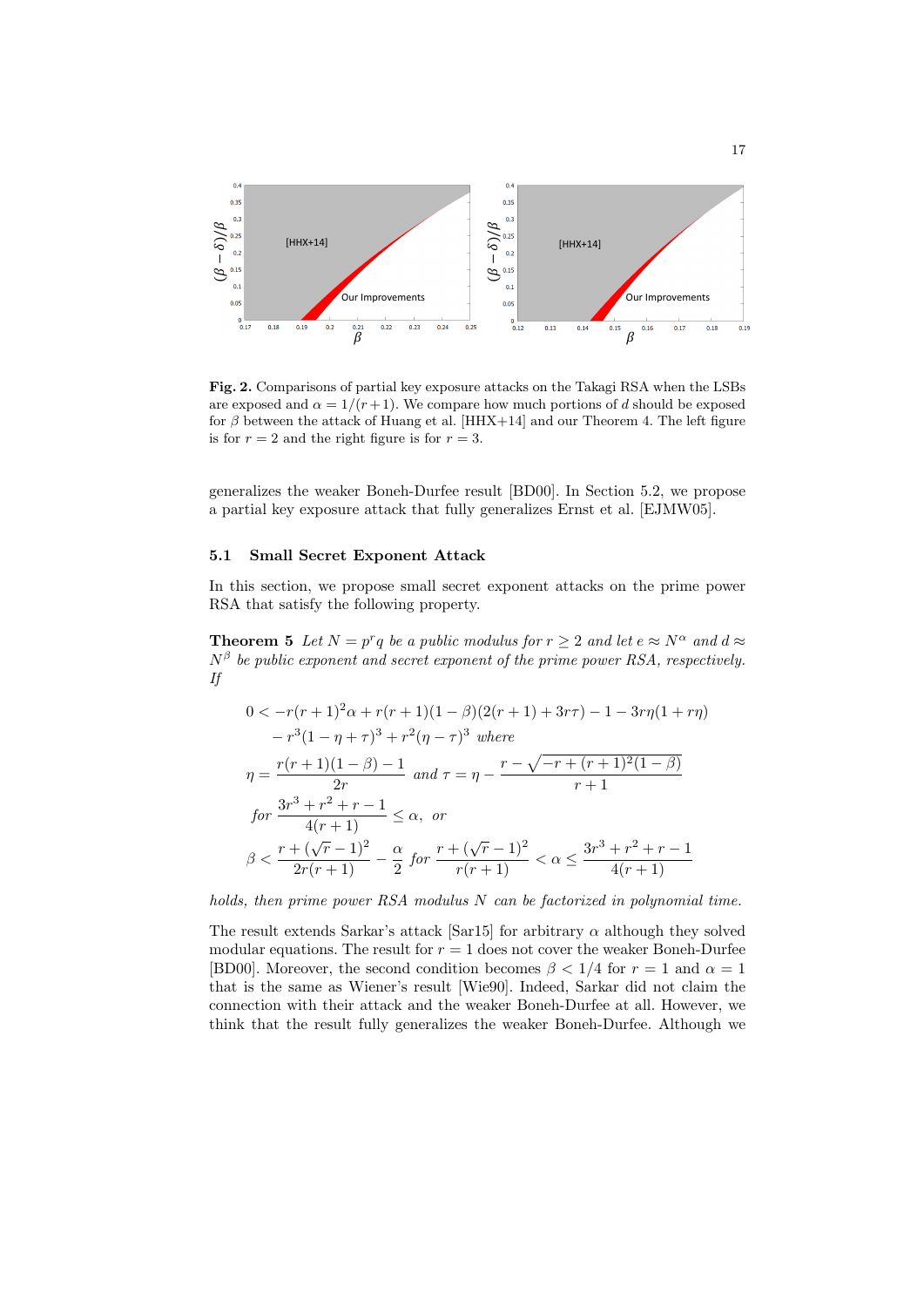should use parameters (*η* and  $\tau$  such that  $\eta \geq \tau$  in the following proof) that do not exactly cover lattices for the weaker Boneh-Durfee to make use of the special structure of the prime power RSA, the construction is conceptually the same. Moreover, we will show in Section 5.2 that our construction covers Ernst et al. [EJMW05] that is a partial key exposure extension of the weaker Boneh-Durfee. The proof is convenient to analyze partial key exposure attacks in Section 3.2.

*Proof of Theorem 5.* Looking at a key generation for the prime power RSA;  $ed = 1 + \ell p^{r-1}(p-1)(q-1)$  with some integer  $|\ell| \approx N^{\alpha+\beta-1}$ . To recover the secret exponent *d*, we use the following polynomial

$$
f_{PP.SSE.i}(x, y, z_1, z_2) = 1 + ex + yz_1^{r-1}(z_1 - 1)(z_2 - 1)
$$

whose roots over the integers are  $(x, y, z_1, z_2) = (-d, \ell, p, q)$ . The absolute values are bounded by  $X := N^{\beta}, Y := N^{\alpha+\beta-1}, Z_1 := 2N^{1/(r+1)}, Z_2 := 2N^{1/(r+1)}$ . We also use a notation  $Z = Z_1 = Z_2$  for simplicity. We set an (possibly large) in- $\text{degree } W$  such that  $W < N^{\alpha+\beta}$  since  $||f_{PP, SSE}(xX, yY, z_1Z_1, z_2Z_2)||_{\infty} \geq |eX| \approx$  $N^{\alpha+\beta}$ . Next, we set an integer  $R := W(XY)^{m-1}Z^{r(m-1-a+t)}$  with some integers  $m = \omega(r)$ ,  $t = \tau m$ , and  $a = \eta m$  where  $\tau \ge 0$  and  $\eta \ge \tau$ . We define shift-polynomials  $g_{PP, SSE, i}$  and  $g'_{PP, SSE, i}$  as

$$
g_{PP. SSE.i}: x^{ix} y^{i_Y} z_1^{i_{Z_1}} z_2^{i_{Z_2}} \cdot f_{PP. SSE.i} \cdot X^{m-1-i_X} Y^{m-1-i_Y} Z^{r(m-1-a+t)-i_{Z_1}-i_{Z_2}}
$$
  
for  $x^{ix} y^{i_Y} z_1^{i_{Z_1}} z_2^{i_{Z_2}} \in S$ ,  

$$
g'_{PP. SSE.i}: x^{ix} y^{i_Y} z_1^{i_{Z_1}} z_2^{i_{Z_2}} \cdot R \text{ for } x^{i_X} y^{i_Y} z_1^{i_{Z_1}} z_2^{i_{Z_2}} \in M \backslash S
$$
,

for sets of monomials

$$
\begin{split} S &:= \bigcup_{0\leq j\leq rt}\left\{x^{i_X}y^{i_Y}z_1^{i z_1+j}z_2^{i z_2}\bigg| \begin{array}{c} x^{i_X}y^{i_Y}z_1^{i z_1}z_2^{i z_2} \text{ is a monomial of}\\ \tilde{s}\cdot f_{PP,SSE.i}(x,y,z_1,z_2)^{m-1} \text{ where}\\ \tilde{s} &= \left\{z_2^a,z_1z_2^a,z_1^2z_2^a,\ldots,z_1^rz_2^a,z_1^{r-1}z_2^{a+1}\right\}\end{array}\right\},\\ M &:=\left\{x^{i_X}y^{i_Y}z_1^{i z_1}z_2^{i z_2}\bigg|\text{monomials of } x^{i'_X}y^{i'_Y}z_1^{i'_Z_1}z_2^{i'_Z_2}\cdot f_{PP,SSE.i}(x,y,z_1,z_2)\right\},\\ \text{where } x^{i'_X}y^{i'_Y}z_1^{i'_Z_1}z_2^{i'_Z_2}\in S\end{split}\right\}, \end{split}
$$

with an integer  $a = \eta m$  for  $\eta \geq \tau$ . By definition, it follows that

$$
x^{ix}y^{i_y}z_1^{i_{z_1}}z_2^{i_{z_2}} \in S \Leftrightarrow i_X = 0, 1, ..., m - a + t - 1;
$$
  
\n
$$
i_Y = a - t, a - t + 1, ..., m - 1 - i_X;
$$
  
\n
$$
i_{Z_1} = 0, 1, ..., r(i_Y - a + t); i_{Z_2} = 0, \text{ and}
$$
  
\n
$$
i_X = 0, 1, ..., m - 1; i_Y = 0, 1, ..., m - 1 - i_X;
$$
  
\n
$$
i_{Z_1} = \max\{0, r - i_Y + r(i_{Z_2} - 1 - a)\}, ..., r - 1;
$$
  
\n
$$
i_{Z_2} = a + 1, a + 2, ..., a + [(i_Y + 1)/r], \text{ and}
$$
  
\n
$$
i_X = 0, 1, ..., m - 1; i_Y = 0, 1, ..., m - 1 - i_X;
$$
  
\n
$$
i_{Z_1} = 0, 1, ..., r - 1;
$$
  
\n
$$
i_{Z_2} = \max\{0, -i_Y + a - t\}, ..., a,
$$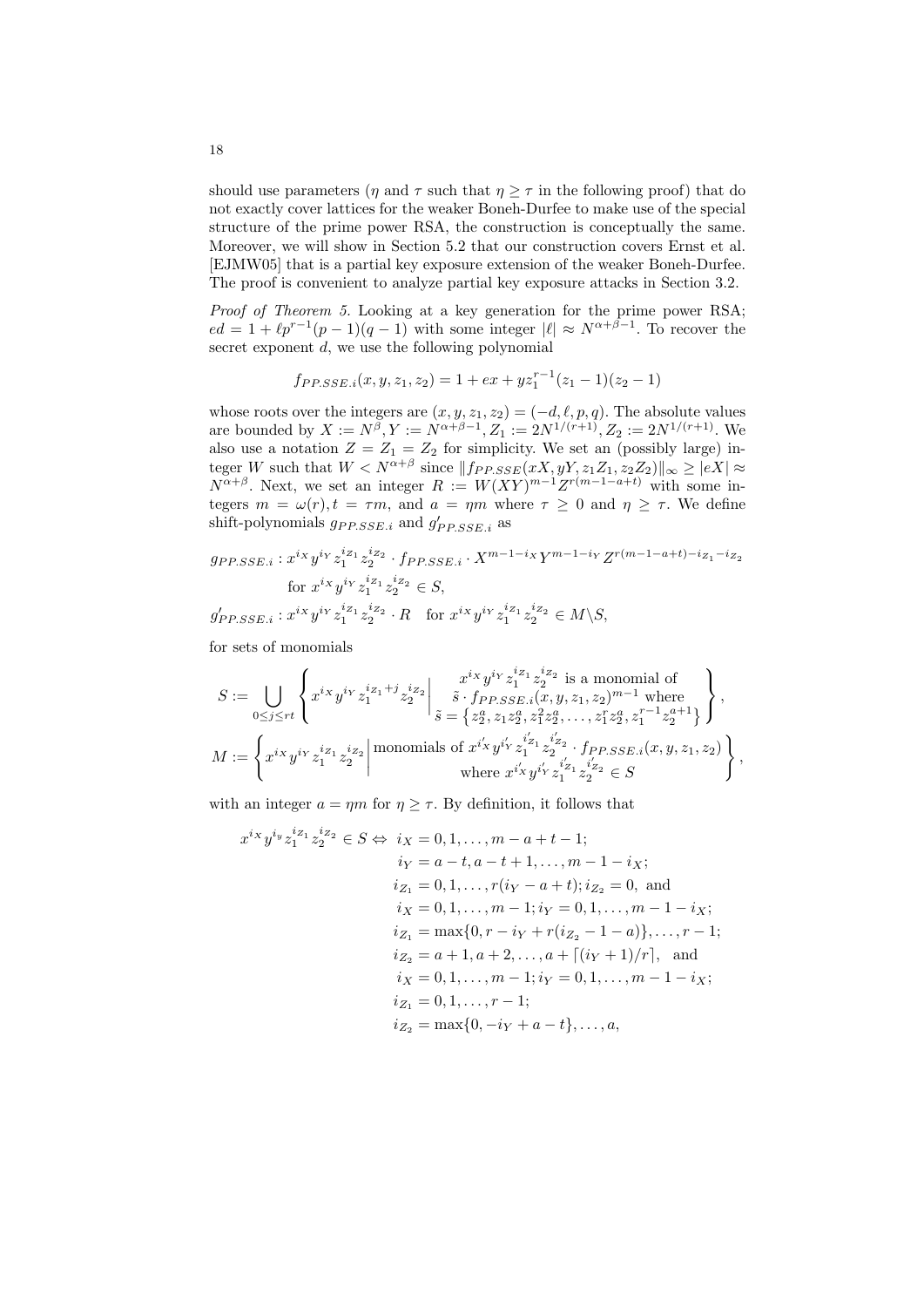$$
x^{i_X} y^{i_y} z_1^{i_{Z_1}} z_2^{i_{Z_2}} \in M \Leftrightarrow i_X = 0, 1, ..., m - a + t;
$$
  
\n
$$
i_Y = a - t, a - t + 1, ..., m - i_X;
$$
  
\n
$$
i_{Z_1} = 0, 1, ..., r(i_Y - a + t); i_{Z_2} = 0, \text{ and }
$$
  
\n
$$
i_X = 0, 1, ..., m; i_Y = 0, 1, ..., m - i_X;
$$
  
\n
$$
i_{Z_1} = \max\{0, r - i_Y + r(i_{Z_2} - 1 - a)\}, ..., r - 1;
$$
  
\n
$$
i_{Z_2} = a + 1, a + 2, ..., a + \lfloor (i_Y + 1)/r \rfloor, \text{ and }
$$
  
\n
$$
i_X = 0, 1, ..., m; i_Y = 0, 1, ..., m - i_X;
$$
  
\n
$$
i_{Z_1} = 0, 1, ..., r - 1;
$$
  
\n
$$
i_{Z_2} = \max\{0, -i_Y + a - t\}, ..., a.
$$

All these shift-polynomials  $g_{PP. SSE.i}$  and  $g'_{PP. SSE.i}$  modulo  $R$  have the roots  $(x, y, z_1, z_2) = (-d, \ell, -p, -q)$  that are the same as  $f_{PP. SSE, i}(x, y, z_1, z_2)$ . We replace each occurrence of  $z_1^r z_2$  by  $N$  and construct a lattice with coefficients of  $g_{PP. SSE.i}(xX, yY, z_1Z_1, z_2Z_2)$  and  $g'_{PP. SSE.i}(xX, yY, z_1Z_1, z_2Z_2)$  as the bases. The shift-polynomials generate a triangular basis matrix.

Ignoring low order terms of *m*, based on the Jochemsz-May strategy [JM06], LLL outputs short vectors that satisfy Lemma 1 when

$$
X^{\left(\frac{r+1}{6} + \frac{r}{2}\tau\right)m^3} Y^{\left(\frac{r+1}{3} + \frac{r}{2}\tau\right)m^3} Z_1^{\left(\frac{r^2(1-\eta+\tau)^3}{6}\right)m^3} Z_2^{\left(\frac{1}{6r} + \frac{1}{2}\eta + \frac{r}{2}\eta^2 - \frac{r}{6}(\eta-\tau)^3\right)m^3} < W^{\left(\frac{r+1}{6} + \frac{r}{2}\tau\right)m^3}
$$
(2)

that leads to

$$
0 < -r(r+1)^{2} \alpha + r(r+1)(1-\beta)(2(r+1) + 3r\tau) -1 - 3r\eta(1+r\eta) - r^{3}(1-\eta+\tau)^{3} + r^{2}(\eta-\tau)^{3}.
$$
 (3)

To maximize the right hand side of the inequality, we set parameters  $\eta$  = *r*(*r*+1)(1*−β*)*−*1 aximize the right hand side of the inequality, we set parameters  $\eta = \frac{(1-\beta)-1}{2r}$  and  $\tau = \eta - \frac{r-\sqrt{-r+(r+1)^2(1-\beta)}}{r+1}$  that results in the first condition of Theorem 5.

To satisfy the restriction  $\tau \geq 0$ , the condition  $\beta \leq \frac{r^2 - r - 1 + 2\sqrt{r}}{r(r+1)}$  should hold. The condition results in  $\alpha \geq \frac{3r^3+r^2+r-1}{4(r+1)}$ . Other restrictions  $\eta \geq \tau$  and  $\eta \geq 0$ always hold.

In the other cases, e.g.  $\alpha \leq \frac{3r^3+r^2+r-1}{4(r+1)}$ , we fix the parameter  $\tau = 0$ . To maximize the right hand side of the inequality (3), we set the other parameter *√*  $\eta = 1 - 1/\sqrt{r}$  and the condition becomes

$$
\beta < \frac{r + (\sqrt{r} - 1)^2}{2r(r+1)} - \frac{\alpha}{2}
$$

as required. Since the prime power RSA satisfies  $\alpha + \beta > 1$  by definition,  $\alpha > \frac{r+(\sqrt{r}-1)^2}{r(r+1)}$  should hold.  $\Box$ 

This attack is an extension of Sarkar's attack [Sar15] for arbitrary *α*. However, the extension offers an advantage of the approach although Sarkar did not claim.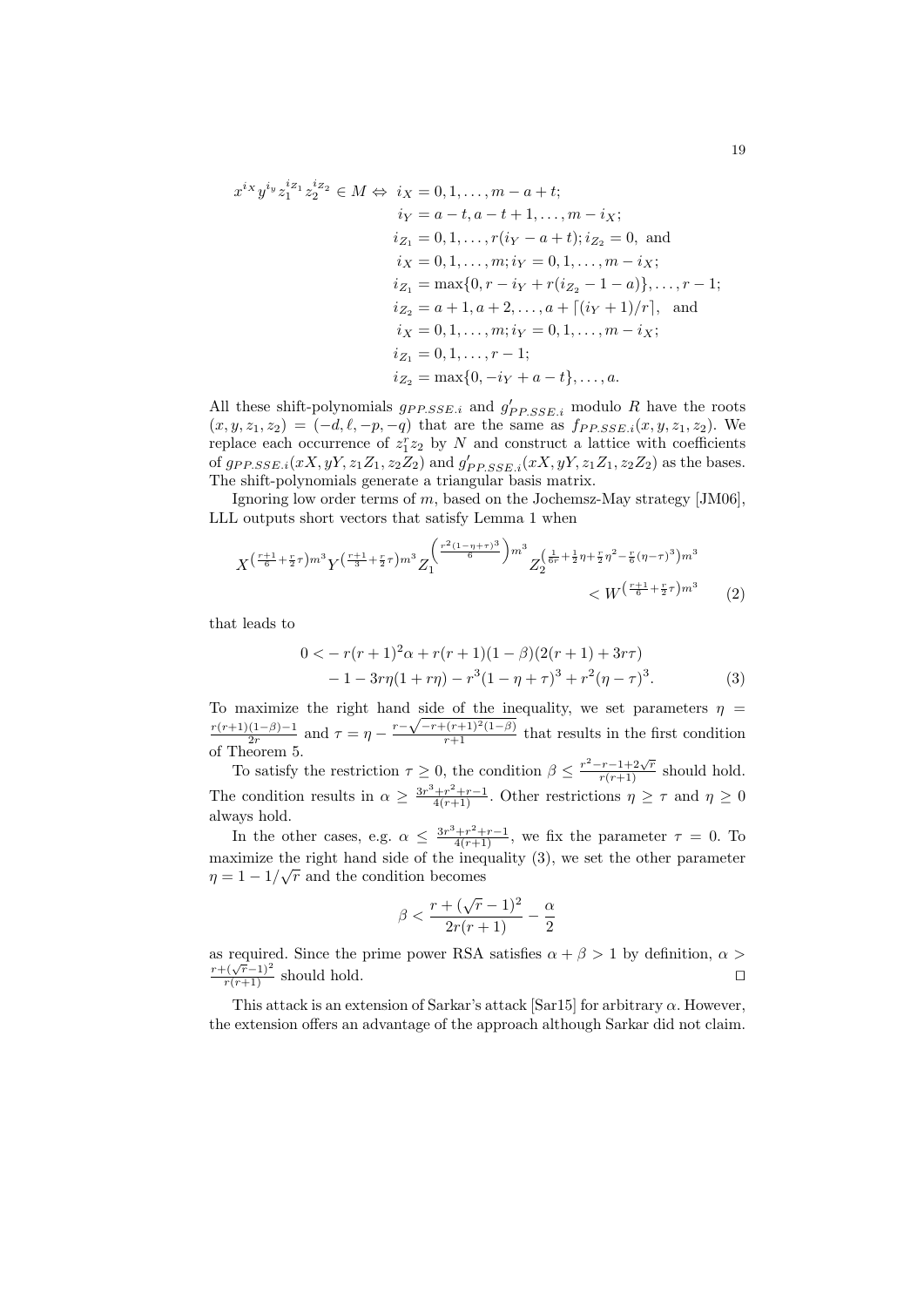Lu et al. [LZPL15] claimed that their attack, which works when  $\beta < \frac{r(r-1)}{(r+1)^2}$ , is better than Sarkar's attack for  $r \geq 5$ . Indeed, the attack of Lu et al. is better than Theorem 5 for  $\alpha = 1$  (that is equivalent to Sarkar's attack). However, our attack becomes better than the attack of Lu et al. for small  $\alpha$ . Considering the restriction  $\alpha + \beta > 1$ , although the attack of Lu et al. works when  $\alpha > \frac{3r+1}{(r+1)^2}$ , our attack works when  $\alpha > \frac{r+(\sqrt{r}-1)^2}{r(r+1)}$ . Hence, our attack works for smaller  $\alpha$ than Lu et al. In Section 6.1, we propose further (although slight) improvements and compare our results and Lu et al.

We note that the restriction  $\eta \geq \tau$  comes from the fact that we can obtain better results than  $n \leq \tau$  for small secret exponent attacks on the prime power RSA for  $r \geq 2$ . As we claimed, the algorithm construction fully generalizes the weaker Boneh-Durfee. That means the weaker Boneh-Durfee result can be obtained by setting  $\eta < \tau$ . The connection is hard to follow from Sarkar's proof [Sar15] and they did not claim it. As our previous proofs, the construction comes from our definition of sets of monomials *S* and *M* that play the same roles as those for Ernst et al. that is a partial key exposure extension of the weaker Boneh-Durfee. More concretely, each of our S for  $\tilde{s} = \{z_2^a, z_1z_2^a, z_1^2z_2^a, \ldots, z_1^{r-1}z_2^a, z_1^{r-1}z_2^{a+1}\}\$ play the same role as that for Ernst et al. and so do  $M$ . However, our  $n, s_X, s_Y$ , and  $s_Z$  do not become larger by a factor of  $(r + 1)$  of those of Ernst et al for the asymmetry of *p* and *q* for the prime power RSA key generation. So far, the asymmetry made it difficult to exploit the connection between the standard RSA and the prime power RSA, and to generalize attacks on the standard RSA to the prime power RSA.

### **5.2 Partial Key Exposure Attack.**

In this section, we propose partial key exposure attacks on the prime power RSA that satisfy the following property.

**Theorem 6** *Let*  $N = p^r q$  *be a public modulus and let*  $e \approx N^{\alpha}$  *and*  $d \approx N^{\beta}$ *be public exponent and secret exponent of prime power RSA, respectively. When*  $(\beta - \delta)$  log *N* bits of the most significant bits or the least significant bits are *exposed, if*

$$
0 < -r(r+1)^2(\alpha+\beta) + r(r+1)(1-\delta)((r+1) + 3r\tau) + r(r+1)^2 - 1
$$
\n
$$
-3r\eta(1+r\eta) - r^3(1-\eta+\tau)^3 + r^2(\eta-\tau)^3 \text{ where}
$$
\n
$$
\eta = \frac{r(r+1)(1-\delta) - 1}{2r} \text{ and } \tau = \eta - \frac{r - \sqrt{-r + (r+1)^2(1-\delta)}}{r+1}
$$
\n
$$
\text{for } 1 < \alpha + \beta \le \frac{3r^3 + r^2 + 5r - 1}{4r(r+1)}, \text{ or}
$$
\n
$$
\delta < 1 - \frac{r + \sqrt{12r^2(r+1)(\alpha+\beta) - r(9r^2 + 14r - 3)}}{3r(r+1)}
$$
\n
$$
\text{for } \frac{3r^3 + r^2 + 5r - 1}{4r(r+1)} \le \alpha + \beta
$$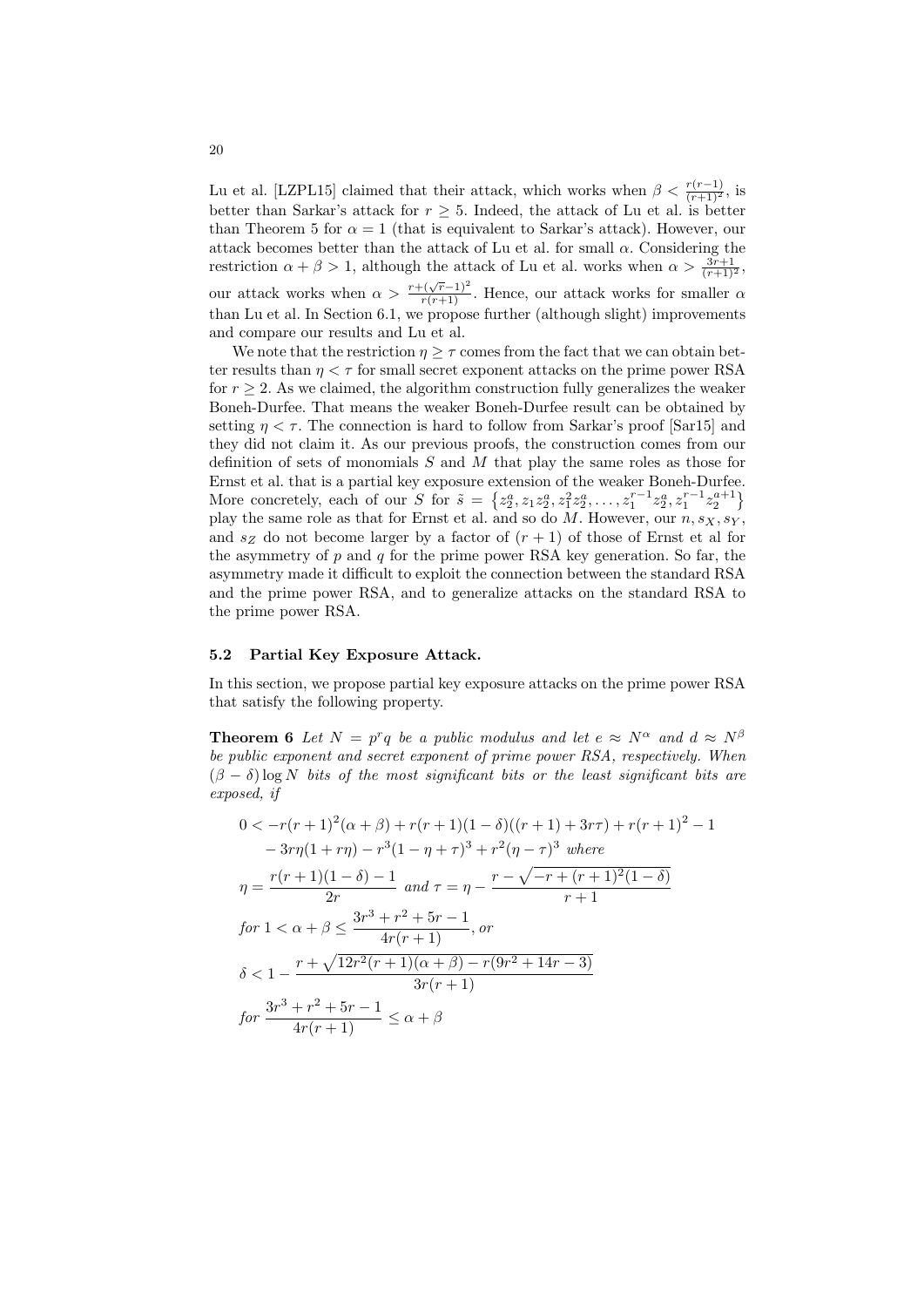*holds, then prime power RSA modulus N can be factorized in polynomial time.*

The result fully generalizes Ernst et al. [EJMW05] in the sense that it completely covers their attack, i.e.,  $\beta < (5 - 2\sqrt{-5 + 6(\alpha + \beta)})$  /6 for  $r = 1$ . Moreover, we exploit the exact connection between the algorithm constructions of Theorem 6 and the Ernst et al.

*Proof of Theorem 6.* Looking at a key generation for prime power RSA with the exposed bits (regardless of the MSBs or the LSBs);  $e(\tilde{d} + (d - \tilde{d})) = 1 + \ell p^{r-1}(p -$ 1) $(q - 1)$  with some integer  $|l| \approx N^{\alpha + \beta - 1}$ . To recover unknown parts  $d - d$ , we use the following polynomial

$$
f_{PP.PKE.i}(x, y, z_1, z_2) = 1 - e\tilde{d} + eMx + yz_1^{r-1}(z_1 - 1)(z_2 - 1)
$$

where  $M = 1$  (resp.  $M|2^{\lfloor(\beta-\delta)\log N\rfloor}$ ) with the exposed MSBs (resp. LSBs) whose roots over the integers are  $(x, y, z_1, z_2) = (-(d - \tilde{d}), \ell, p, q)$ . The absolute values are bounded by  $X := N^{\delta}, Y := N^{\alpha+\beta-1}, Z_1 := 2N^{1/(r+1)}, Z_2 := 2N^{1/(r+1)}$ . We also use a notation  $Z = Z_1 = Z_2$  for simplicity.

These formulations and that for small secret exponent attacks in Section 5.1 are essentially the same when we use the Jochemsz-May strategy. That means the Newton polygons of polynomials  $f_{PP, PKE,i}(x, y, z_1, z_2)$  and  $f_{PP, PKE,i}(x, y, z_1, z_2)$ are the same, e.g., there are six monomials for variables  $1, x, yz_1^{r-1}, yz_1^{r}, yz_1^{r-1}z_2$ , and *y*. Hence, we use almost the same algorithm construction. We set an (possibly  $\langle \text{large} \rangle$  integer *W* such that  $W < N^{\alpha+\beta}$  since  $||f_{PP,PKE.i}(xX, yY, z_1Z_1, z_2Z_2)||_{\infty} \ge$  $\max\{|1 - e\tilde{d}|, |eMX|\} \approx N^{\alpha + \beta}$ . Next, we set an integer  $R := W(XY)^{m-1}$ . *Z*<sup>*r*(*m*−1−*a*+*t*) with some integers  $m = \omega(r)$  and  $t = \tau m$  where  $\tau \geq 0$  such that</sup> gcd( $R$ , 1−*e* $\tilde{d}$ ) = 1. We compute  $c = (1 - e\tilde{d})^{-1}$  mod  $R$  and  $f'_{PP.PKE,i}(x, y, z_1, z_2)$  $:= c \cdot f_{PP,PKE,i}(x, y, z_1, z_2) \mod R$ . We define shift-polynomials  $g_{PP,PKE,i}$  and  $g'_{PP,PKE.i}$  as

$$
g_{PP.PKE.i}: x^{i_X} y^{i_Y} z_1^{i_{Z_1}} z_2^{i_{Z_2}} \cdot f'_{PP.PKE.i} \cdot X^{m-1-i_X} Y^{m-1-i_Y} Z^{r(m-1-a+t)-i_{Z_1}-i_{Z_2}}
$$
  
for  $x^{i_X} y^{i_Y} z_1^{i_{Z_1}} z_2^{i_{Z_2}} \in S$ ,

 $g'_{PP.PKE.i} : x^{i_X} y^{i_Y} z_1^{i_{Z_1}} z_2^{i_{Z_2}} \cdot R$  for  $x^{i_X} y^{i_Y} z_1^{i_{Z_1}} z_2^{i_{Z_2}} \in M \backslash S$ ,

for sets of monomials *S* and *M* that are the same as in Section 5.1 where  $f_{PP. SSE.i}$  is replaced by  $f'_{PP. PKE.i}$ . All these shift-polynomials  $g_{PP. PKE.i}$  and  $g'_{PP,PKE,i}$  modulo *R* have the roots  $(x, y, z_1, z_2) = (-(d - \tilde{d}), \ell, -p, -q)$  that are the same as  $f_{PP,PKE,i}(x, y, z_1, z_2)$ . Hence, based on the Jochemsz-May strategy [JM06], LLL outputs short lattice vectors that satisfy Lemma 1 when the inequality (2) holds. For partial key exposure attacks (regardless of the MSBs or the LSBs are exposed), the inequality leads to

$$
0 < -r(r+1)^2(\alpha+\beta) + r(r+1)(1-\delta)((r+1) + 3r\tau) + r(r+1)^2
$$
  
-1-3r $\eta(1+r\eta) - r^3(1-\eta+\tau)^3 + r^2(\eta-\tau)^3$ .

To maximize the right hand side of the inequality, we set parameters  $\eta =$ *r*(*r*+1)(1*−δ*)*−*1 aximize the right hand side of the inequality, we set parameters  $\eta = \frac{(1-\delta)-1}{2r}$  and  $\tau = \eta - \frac{r-\sqrt{-r+(r+1)^2(1-\delta)}}{r+1}$  that results in the first condition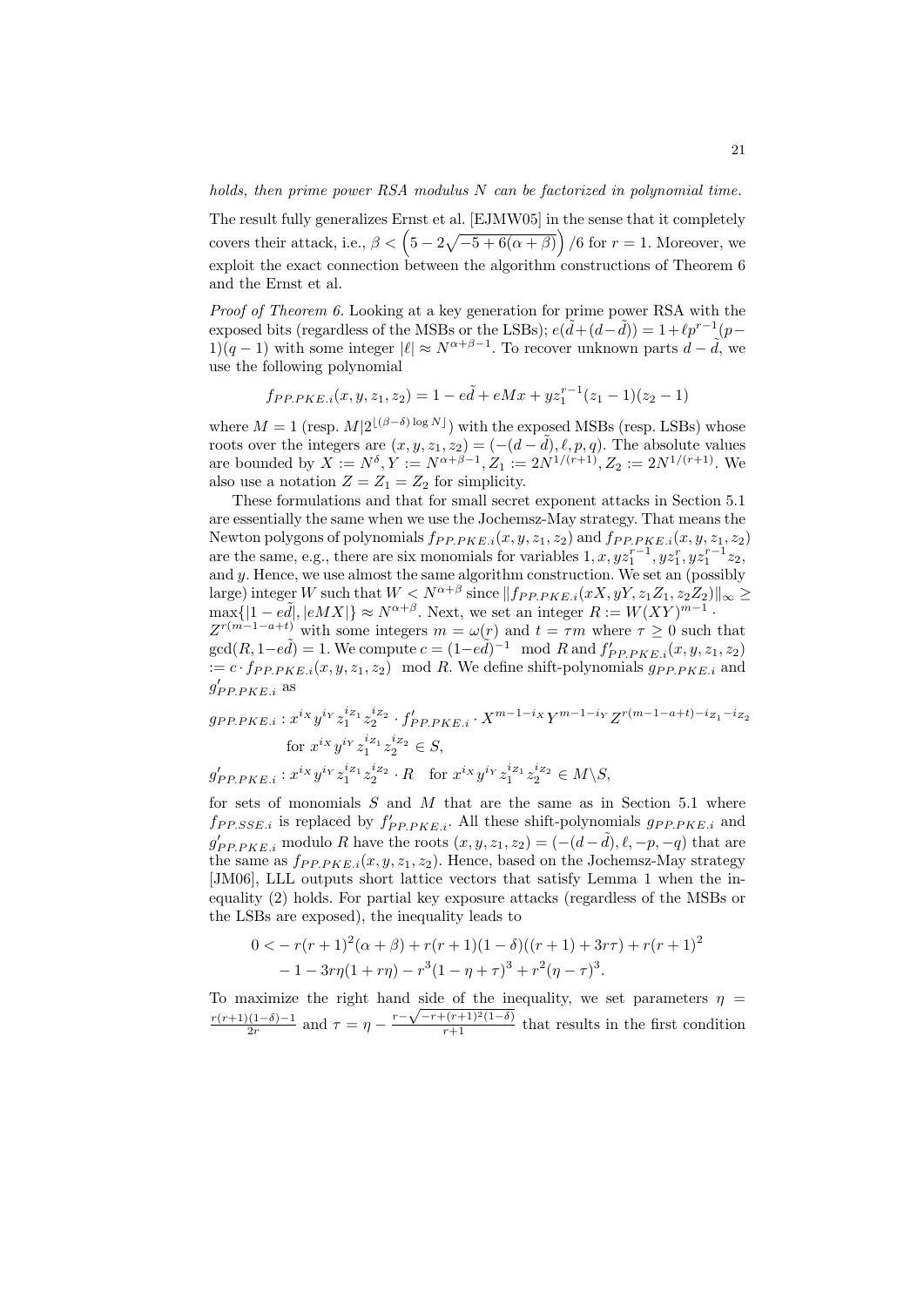of Theorem 6. To satisfy the restriction  $\eta \geq \tau$ , the condition  $\delta \geq \frac{1}{r+1}$  should hold. The condition results in  $\alpha + \beta \leq \frac{3r^3 + r^2 + 5r - 1}{4r(r+1)}$ . Notice that other restrictions  $\tau \geq 0$  and  $\eta \geq 0$  always hold.

For smaller  $\alpha + \beta$ , we use the other lattice construction that fully generalizes Ernst et al. However, the construction is essentially the same as previous one as we noted in the proof of Theorem 5. Indeed, we use the same shift-polynomials  $g_{PP,PKE,i}$  and  $g'_{PP,PKE,i}$  with the same sets of monomials *S* and *M*. The only difference is a restriction of parameters  $\eta \leq \tau$ . Hence, by definition, it follows that

$$
x^{i_X}y^{i_y}z_1^{i_{Z_1}}z_2^{i_{Z_2}} \in S \Leftrightarrow i_X = 0, 1, ..., m - a + t - 1;
$$
  
\n
$$
i_Y = a - t, a - t + 1, ..., m - 1 - i_X;
$$
  
\n
$$
i_{Z_1} = 0, 1, ..., r(i_Y - a + t); i_{Z_2} = 0, \text{ and }
$$
  
\n
$$
i_X = 0, 1, ..., m - 1; i_Y = 0, 1, ..., m - 1 - i_X;
$$
  
\n
$$
i_{Z_1} = \max\{0, r - i_Y + r(i_{Z_2} - 1 - a)\}, ..., r - 1;
$$
  
\n
$$
i_{Z_2} = a + 1, a + 2, ..., a + [(i_Y + 1)/r], \text{ and }
$$
  
\n
$$
i_X = 0, 1, ..., m - 1; i_Y = 0, 1, ..., m - 1 - i_X;
$$
  
\n
$$
i_{Z_1} = 0, 1, ..., r - 1;
$$
  
\n
$$
i_{Z_2} = \max\{0, -i_Y + a - t\}, ..., a,
$$
  
\n
$$
x^{i_X}y^{i_y}z_1^{i_{Z_1}}z_2^{i_{Z_2}} \in M \Leftrightarrow i_X = 0, 1, ..., m - a + t;
$$
  
\n
$$
i_Y = a - t, a - t + 1, ..., m - i_X;
$$
  
\n
$$
i_{Z_1} = 0, 1, ..., r(i_Y - a + t); i_{Z_2} = 0,
$$
  
\n
$$
i_X = 0, 1, ..., m; i_Y = 0, 1, ..., m - i_X;
$$
  
\n
$$
i_{Z_1} = \max\{0, r - i_Y + r(i_{Z_2} - 1 - a)\}, ..., r - 1;
$$
  
\n
$$
i_{Z_2} = a + 1, a + 2, ..., a + [(i_Y + 1)/r],
$$
 and  
\n
$$
i_X = 0, 1, ..., m; i_Y = 0, 1, ..., m - i_X;
$$
  
\n
$$
i_{Z_1} = 0, 1, ..., r - 1;
$$
  
\n
$$
i_{Z_2} = \max\{0, -i_Y + a - t\}, ..., a.
$$

All these shift-polynomials  $g_{PP, PKE,i}$  and  $g'_{PP, PKE,i}$  modulo R have the roots  $(x, y, z_1, z_2) = (-d, \ell, -p, -q)$  that are the same as  $f_{PP,PKE.i}(x, y, z_1, z_2)$ . We replace each occurrence of  $z_1^r z_2$  by  $N$  and construct a lattice with coefficients of  $g_{PP,PKE.i}(xX, yY, z_1Z_1, z_2Z_2)$  and  $g'_{PP, SSE.i}(xX, yY, z_1Z_1, z_2Z_2)$  as the bases. The shift-polynomials generate a triangular basis matrix.

Ignoring low order terms of *m*, based on the Jochemsz-May strategy [JM06], LLL outputs short vectors that satisfy Lemma 1 when

$$
X^{\left(\frac{r+1}{6} + \frac{r}{2}\tau\right)m^3} Y^{\left(\frac{r+1}{3} + \frac{r}{2}\tau\right)m^3} Z_1^{\left(\frac{r^2(1+r-\eta)^3}{6} - \frac{r^2(\tau-\eta)^3}{6}\right)m^3} Z_2^{\left(\frac{1}{6r} + \frac{1}{2}\eta + \frac{r}{2}\eta^2\right)m^3} < W^{\left(\frac{r+1}{6} + \frac{r}{2}\tau\right)m^3}
$$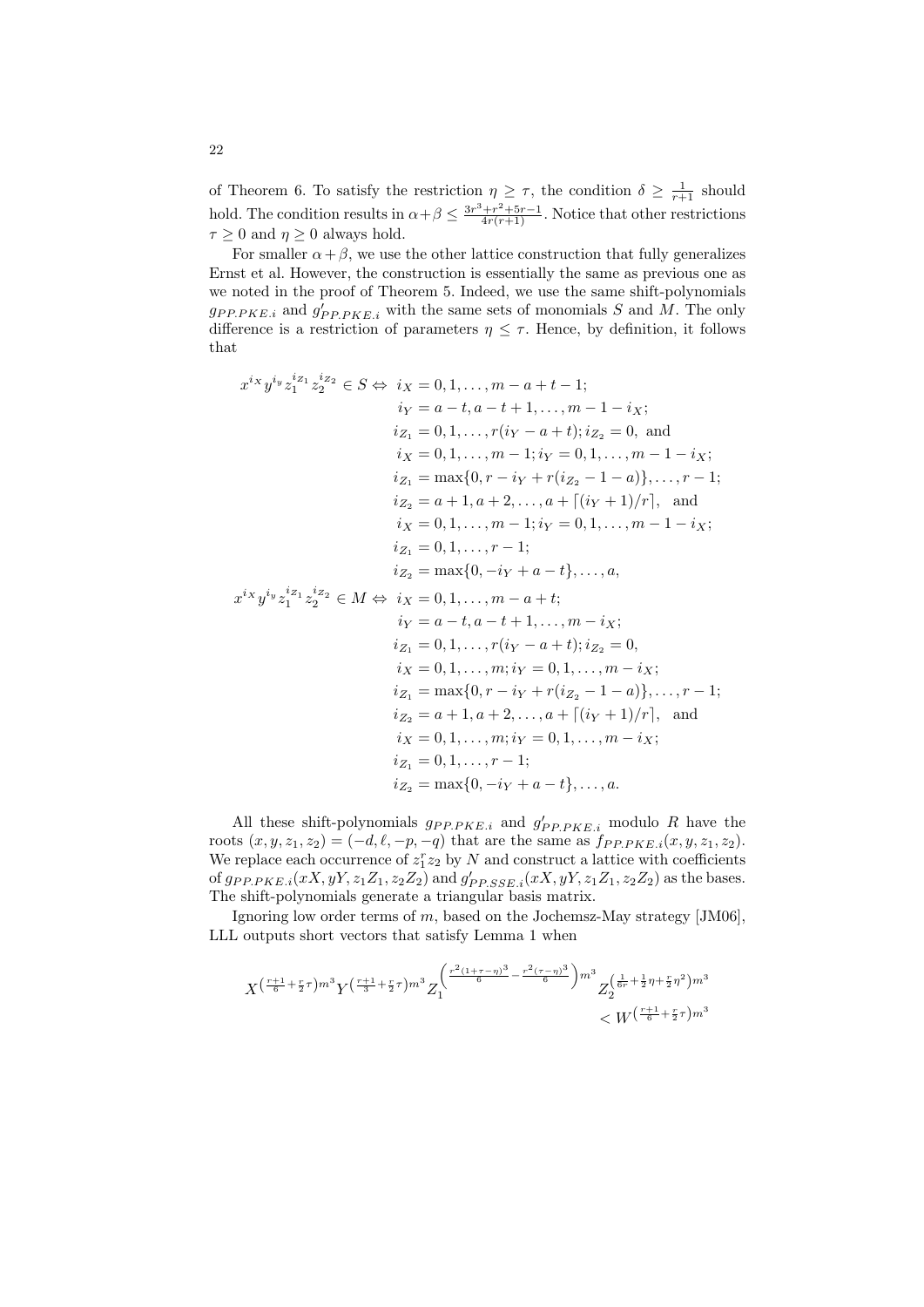

**Fig. 3.** Comparisons of partial key exposure attacks on the prime power RSA when the MSBs are exposed for  $\alpha = 1$ . We compare how much portions of *d* should be exposed for *β* between the attack of Lu et al. [LZPL15], Sarkar [Sar15], and our Theorem 6. The left figure is for  $r = 2$  and the right figure is for  $r = 3$ .

that leads to

$$
0 < -(r+1)^2(\alpha+\beta) + (2(r+1)^2 + 3r(r+1)\tau) - \delta((r+1)^2 + 3r(r+1)\tau)
$$

$$
-r^2(1+\tau-\eta)^3 + r^2(\tau-\eta)^3 - \frac{1}{r} - 3\eta - 3r\eta^2.
$$

To maximize the right hand side of the inequality, we set parameters  $\eta$  = *r*(*r*+1)(1*−δ*)*−*1  $\frac{(1-\delta)-1}{2r}$  and  $\tau = \eta + \frac{(r+1)(1-\delta)-r}{2r}$  $\frac{(1-\delta)-r}{2r}$  and the condition becomes

$$
\delta < 1 - \frac{r + \sqrt{12r^2(r+1)(\alpha+\beta) - r(9r^2 + 14r - 3)}}{3r(r+1)}
$$

as required. To satisfy the restriction  $\eta \leq \tau$ , the condition  $\delta \leq \frac{1}{r+1}$  should hold. The condition results in  $\frac{3r^3+r^2+5r-1}{4r(r+1)} \leq \alpha + \beta$ . Notice that other restrictions  $\tau \geq 0$  and  $\eta \geq 0$  always hold.  $\Box$ 

When the MSBs are exposed, our attack is better than that of Sarkar when  $\alpha + \beta$  is small and is better than that of Lu et al. when *r* is small. Figure 3 compare Theorem 6 and those of Lu et al. and Sarkar for  $r = 2$  and 3. Our attack is the better for small  $\beta$ , e.g., our attack works with less partial information.

In Section 6.2, we propose an improved attack with the LSBs. However, it seems that our Theorem 6 with the exposed MSBs also has room for improvements. As opposed to the Takagi RSA, and as the standard RSA, we can compute the MSBs of  $\ell$  since we know the MSBs of  $p^{r-1}(p-1)(q-1)$ . Indeed, the result of Sarkar makes use of the fact and generalize the other attack of Ernst et al. In addition, there exists better attacks by Takayasu and Kunihiro for small *β*. To generalize the attack to the prime power RSA remains as a future work.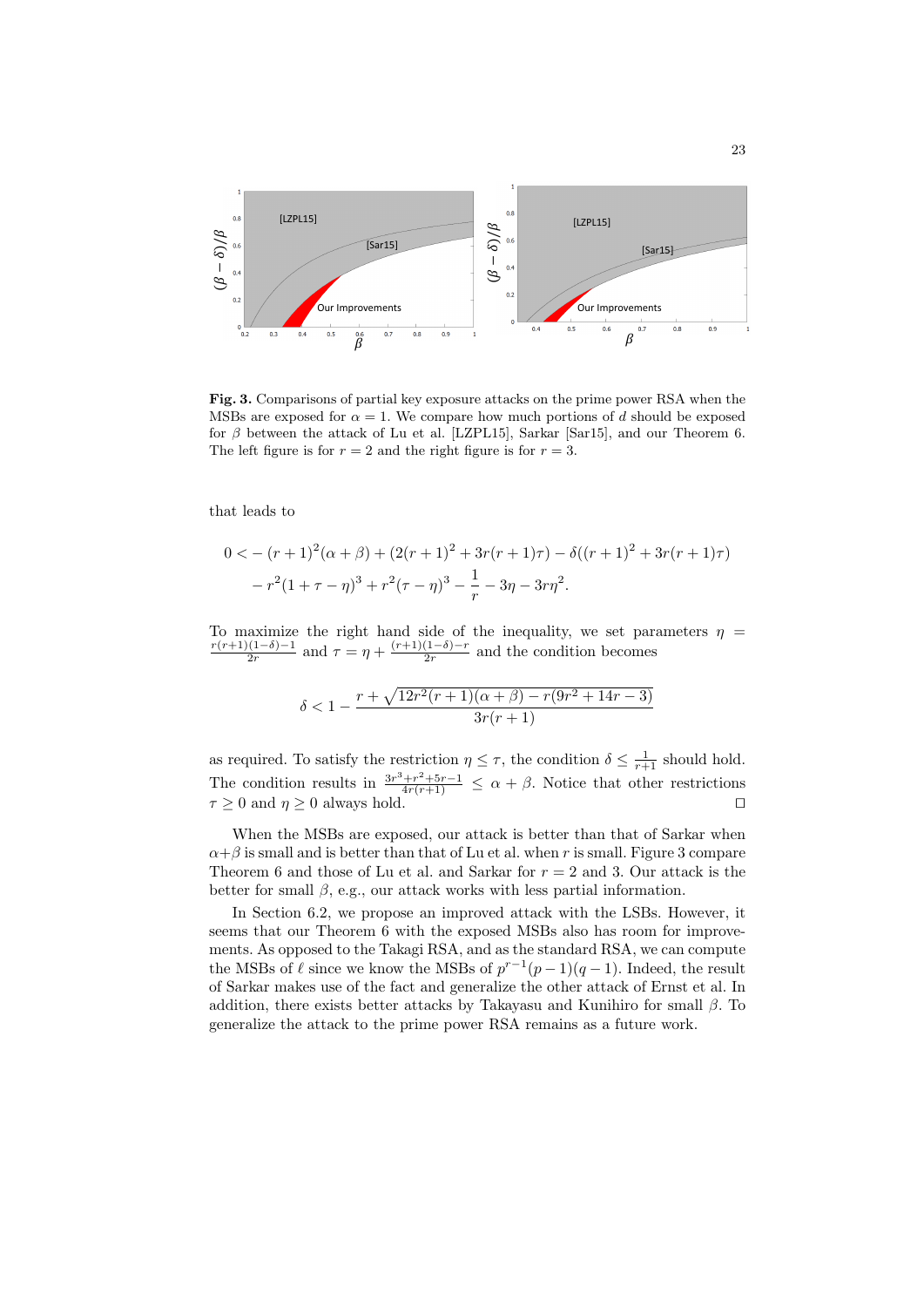# **6 Attacks on the Prime Power RSA by Solving Modular Equations**

In this section, we analyze the security of prime power RSA by solving modular equations. In Section 6.1, we propose a small secret exponent attack that (almost) fully generalizes the stronger Boneh-Durfee result [BD00]. In Section 6.2, we propose a partial key exposure attack that (almost) fully generalizes Takayasu and Kunihiro's result [TK14].

## **6.1 Small Secret Exponent Attack**

In this section, we propose small secret exponent attacks on the prime power RSA that satisfy the following property.

**Theorem 7** *Let*  $N = p^r q$  *be a public modulus and let*  $e \approx N^{\alpha}$  *and*  $d \approx N^{\beta}$  *be public exponent and secret exponent of prime power RSA, respectively. If*

$$
\beta < 1 - \frac{-r + \sqrt{4r(r+1) + 4r^2(3r+4)(r+1)^2\alpha}}{r(3r+4)(r+1)} \text{ for}
$$
\n
$$
\alpha \ge \frac{9(r+1)^2}{(r+2)^2(3r+4)} - \frac{1}{r(r+1)(3r+4)}, \text{ or}
$$
\n
$$
\beta < \frac{7r^2 + 17r + 9 - \sqrt{36r^4 + 204r^3 + 376r^2 + 292r + 84 + 4r(r+1)^2(r+3)\alpha}}{r(r+1)}
$$
\n
$$
\text{for } \alpha > \frac{-4r^2 - 8r - 3 + 2\sqrt{(r+1)(4r^3 + 15r^2 + 10r + 3)}}{r(r+1)}
$$

*holds, then prime power RSA modulus N can be factorized in polynomial time.*

The result (almost) fully generalizes the stronger Boneh-Durfee [BD00] in the sense that it is better than the weaker Boneh-Durfee and weaker than the *√* stronger Boneh-Durfee for  $r = 1$ , i.e.,  $\beta < (15 - 2\sqrt{30})/14 = 0.28896 \cdots$ . Since the results of Theorem 7 are better than those of Theorem 5, they are outperforming the Jochemsz-May.

*Proof of Theorem 7.* Looking at a key generation for the prime power RSA;  $ed = 1 + \ell p^{r-1}(p-1)(q-1)$  with some integer  $|\ell| \approx N^{\alpha+\beta-1}$ . To recover the secret exponent *d*, we use the following polynomial

$$
f_{PP.SSE.m}(x, y_1, y_2) = 1 + xy_1^{r-1}(y_1 - 1)(y_2 - 1).
$$

The polynomial modulo *e* has roots  $(x, y_1, y_2) = (\ell, p, q)$ . The absolute values are bounded by  $X := N^{\alpha+\beta-1}, Y_1 = Y_2 := 2N^{1/(r+1)}$ . Let  $m = \omega(r)$  and  $a = \eta m$  be integers. To solve a modular equation  $f_{PP,SSE,m}(x, y_1, y_2) = 0 \mod e$ , we use shift-polynomials

$$
g_{PP. SSE.m}(x, y_1, y_2) = x^{i_X} y_1^{i_{Y_1}} y_2^{a + i_{Y_2}} f_{PP. SSE.m}^{u}(x, y_1, y_2) e^{m - u}
$$

24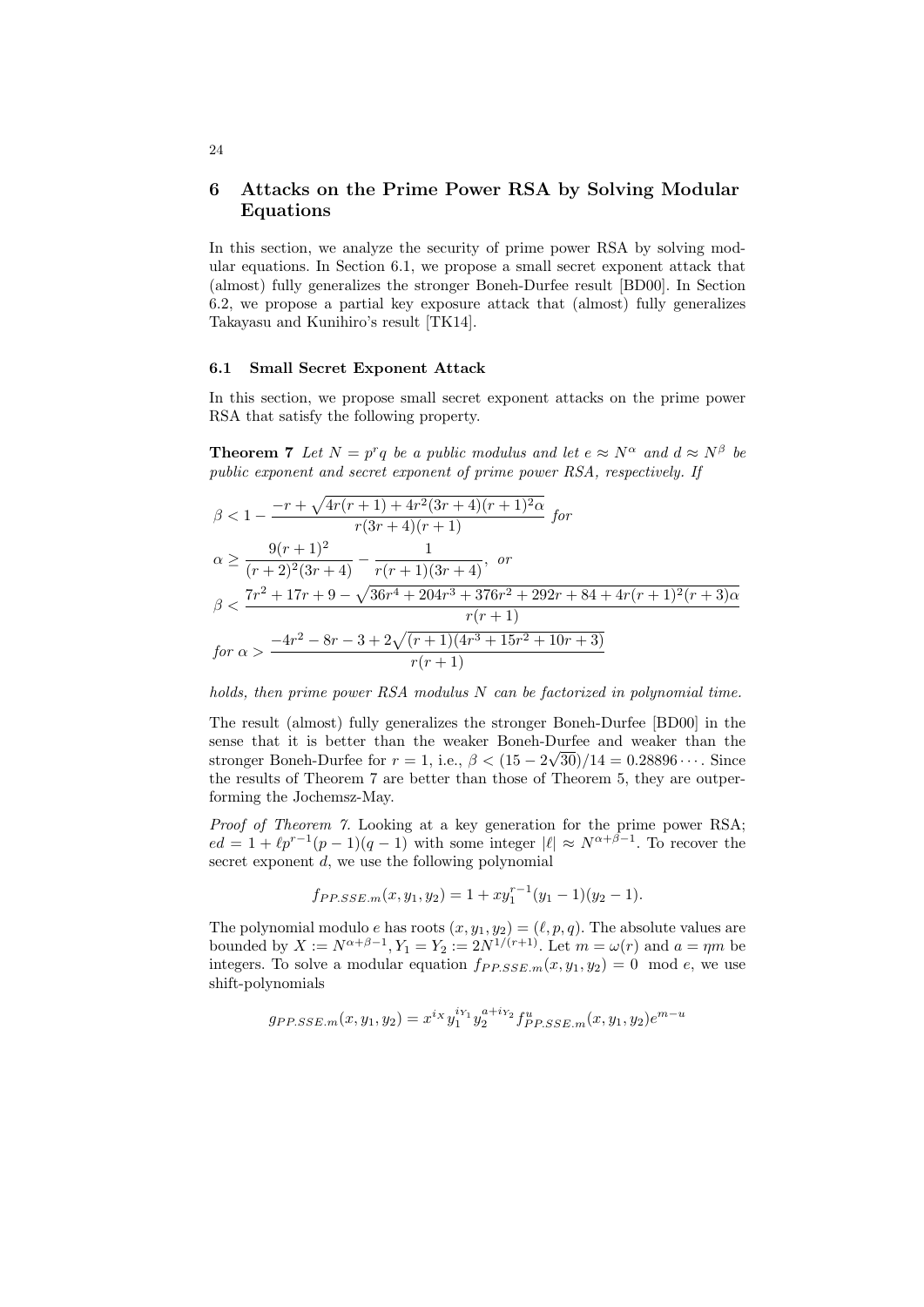with indices in

$$
\mathcal{I}_{x1} \Leftrightarrow u = 0, 1, \dots, m; i_X = 0, 1, \dots, m - u; i_{Y_1} = 0, 1, \dots, r - 1; i_{Y_2} = 0,
$$
  
\n
$$
\mathcal{I}_{x2} \Leftrightarrow u = 0, 1, \dots, m; i_X = 0, 1, \dots, m - u; i_{Y_1} = r - 1; i_{Y_2} = 1,
$$
  
\n
$$
\mathcal{I}_y \Leftrightarrow u = 0, 1, \dots, m; i_X = 0; i_{Y_1} = 1, 2, \dots, \lfloor (1 - (r + 1)\beta)u \rfloor + ra; i_{Y_2} = 0.
$$

All these shift-polynomials  $g_{PP. SSE.m}$  modulo  $e^m$  have the roots  $(x, y_1, y_2)$  =  $(\ell, -p, -q)$  that are the same as  $f_{PP, \text{sse.m}}(x, y_1, y_2)$ . We replace each occurrence of  $y_1^r y_2$  by *N* and construct a lattice with coefficients of  $g_{PP. SSE. m}(xX, y_1Y_1, y_2Y_2)$ as the bases.

As in the proof of Theorem 5, the shift-polynomials *gP P.SSE.m* with indices in  $\mathcal{I}_{x1}$  for  $i_{Y_1} = 0, 1, \ldots, r-1$  and  $\mathcal{I}_{x2}$  play the same role as *x*-shifts of the stronger Boneh-Durfee by a factor of  $(r + 1)$ . Although  $g_{PP. SSE.m}$  with indices in  $\mathcal{I}_y$  plays the same role as *y*-shifts of the stronger Boneh-Durfee by a factor of *r* since  $i_{Y_1}$  is upper bounded by  $\lfloor (1 - (r+1)\beta)u \rfloor + ra$  that depends on *u*. However, there are no additional *y*-shifts which play the same role as the stronger Boneh-Durfee. Notice that all polynomials are multiplied by  $y_2^a$  and the operation plays the same role as the *y*-shifts of the weaker Boneh-Durfee. Hence, our Theorem 7 (almost) fully generalizes the stronger Boneh-Durfee and is always better than Theorem 5. We do not know how to fully generalize the stronger Boneh-Durfee and we think there may be room for improvements.

Assume that  $|(1 - (r + 1)\beta)u| + ra \geq 0$ , e.g.,  $\eta \geq ((r + 1)\beta - 1)/r$ , and the shift-polynomials generate triangular basis matrix with diagonals

$$
- X^{u+i_X} Y_1^{\max\{0, r(u-a)+i_{Y_1}\}} Y_2^{\max\{a-\lfloor u+i_{Y_1}/r\rfloor, 0\}} e^{m-u}
$$
 for indices in  $\mathcal{I}_{x_1}$ ,  
\n
$$
- X^{u+i_X} Y_2^{a+\lceil (u+1)/r \rceil} e^{m-u}
$$
 for indices in  $\mathcal{I}_{x_2}$ ,  
\n
$$
- X^u Y_1^{r u+i_{Y_1}} e^{m-u}
$$
 for indices in  $\mathcal{I}_y$ .

In  $\mathcal{I}_y$ ,  $i_{Y_1}$  is upper bounded by  $\lfloor (1 - (r + 1)\beta)u \rfloor + ra$ . The definition follows from the fact that the shift-polynomials reduce norms of outputs by the LLL algorithm, e.g., the diagonals for the shift-polynomials are smaller than *e m*.

Ignoring low order terms of *m*, the LLL algorithm outputs short lattice vectors that satisfy Lemma 1 when  $(\det(L))^{1/n} < e^m$  that leads to

$$
0 < -r(r + 1)^{2} \alpha - 1 - 3r\eta(1 + r\eta)
$$
  
+ 
$$
r(r + 1)(2 + 3r\eta)(1 - \delta) + r(r + 1)^{2}(1 - \delta)^{2}.
$$

To maximize the right hand side of the inequality, we set the parameter  $\eta$  = *r*(*r*+1)(1*−β*)*−*1  $\frac{(1-\beta)-1}{2r}$  and the condition becomes

$$
\beta < 1 - \frac{-r + \sqrt{4r(r+1) + 4r^2(3r+4)(r+1)^2\alpha}}{r(3r+4)(r+1)}
$$

as required. To satisfy the restriction  $\eta \geq ((r+1)\beta - 1)/r$ , the condition  $\beta$  $\frac{r(r+1)+1}{(r+2)(r+1)}$  should hold. The condition results in  $\frac{9(r+1)^2}{(r+2)^2(3r+4)} - \frac{1}{r(r+1)(3r+4)} \leq \alpha$ .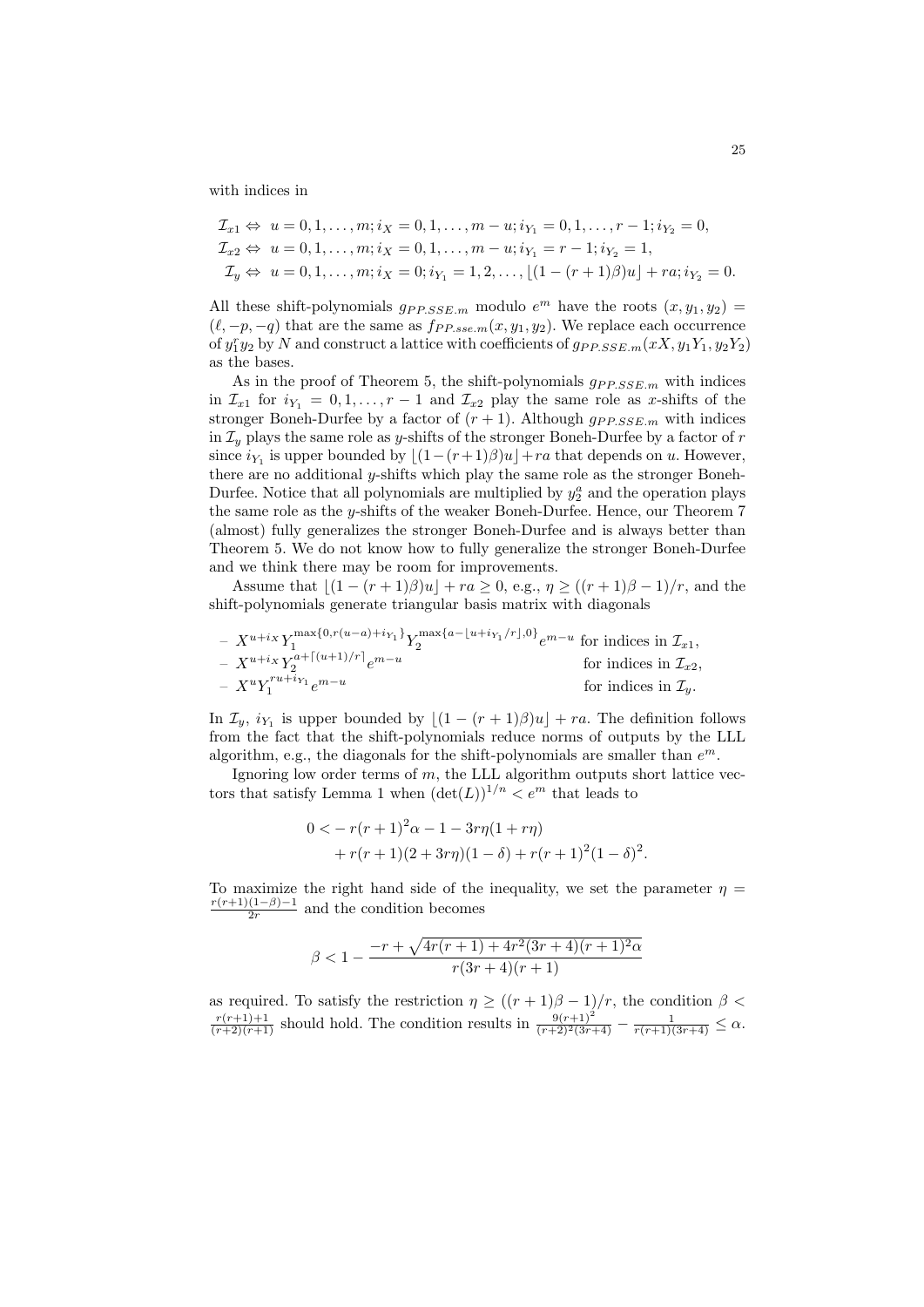

26

**Fig. 4.** Comparisons of small secret exponent attacks on the prime power RSA. We compare recoverable values  $\beta$  for  $\alpha$  between the attack of Lu et al. [LZPL15] and our Theorem 7. The left figure is for  $r = 2$  and the right figure is for  $r = 3$ .

For smaller  $\alpha$ , we propose an alternative lattice construction. We use the same shift-polynomials  $g_{PP. SSE.m}(x, y_1, y_2)$  with indices in

$$
\mathcal{I}_{x1} \Leftrightarrow u = 0, 1, ..., m; i_X = 0, 1, ..., m - u; i_{Y_1} = 0, 1, ..., r - 1; i_{Y_2} = 0,
$$
  
\n
$$
\mathcal{I}_{x2} \Leftrightarrow u = 0, 1, ..., m; i_X = 0, 1, ..., m - u; i_{Y_1} = r - 1; i_{Y_2} = 1,
$$
  
\n
$$
\mathcal{I}'_y \Leftrightarrow u = 0, 1, ..., m; i_X = 0; i_{Y_1} = 1, 2, ..., [r(a - \eta u)]; i_{Y_2} = 0.
$$

We replace each occurrence of  $y_1^r y_2$  by *N* and construct a lattice with coefficients of  $g_{PP. SSE.m}(xX, y_1Y_1, y_2Y_2)$  as the bases. Assume  $0 \leq \eta$  and the shiftpolynomials generate a triangular basis matrix with the same diagonals as previous ones.

As previous cases, we should define  $\mathcal{I}'_y$  such that the shift-polynomials reduce norms of outputs by the LLL algorithm, e.g., the diagonals for the shiftpolynomials are smaller than *e <sup>m</sup>*. However, that is not the case and the definition is a suboptimal. Therefore, we think there may be room for improvements.

Ignoring low order terms of *m*, the LLL algorithm outputs short vectors that satisfy Lemma 1 when  $(\det(L))^{1/n} < e^m$  that leads to

$$
0 < -r(r+1)^2\alpha + r(1-\beta)\left(2(r+1)^2 + r(r+1)\eta\right) - r^3(1-\eta)^2 - 1 - 3r\eta(1+r\eta).
$$

To maximize the right hand side of the inequality, we set the parameter  $\eta$  = *r*(*r*+1)(1*−β*)+2*r* <sup>2</sup>*−*3  $\frac{(1-\beta)+2r^2-3}{2r^2+6r}$  and the condition becomes

$$
\beta < \frac{7r^2+17r+9-\sqrt{36r^4+204r^3+376r^2+292r+84+4r(r+1)^2(r+3)\alpha}}{r(r+1)}
$$

as required. To satisfy  $\alpha + \beta > 1$ , the condition  $\alpha >$ 

 $-\frac{4r^2-8r-3+2\sqrt{(r+1)(4r^3+15r^2+10r+3)}}{r(r+1)}$  should hold. The restriction  $\eta \geq 0$  always holds. *⊓⊔*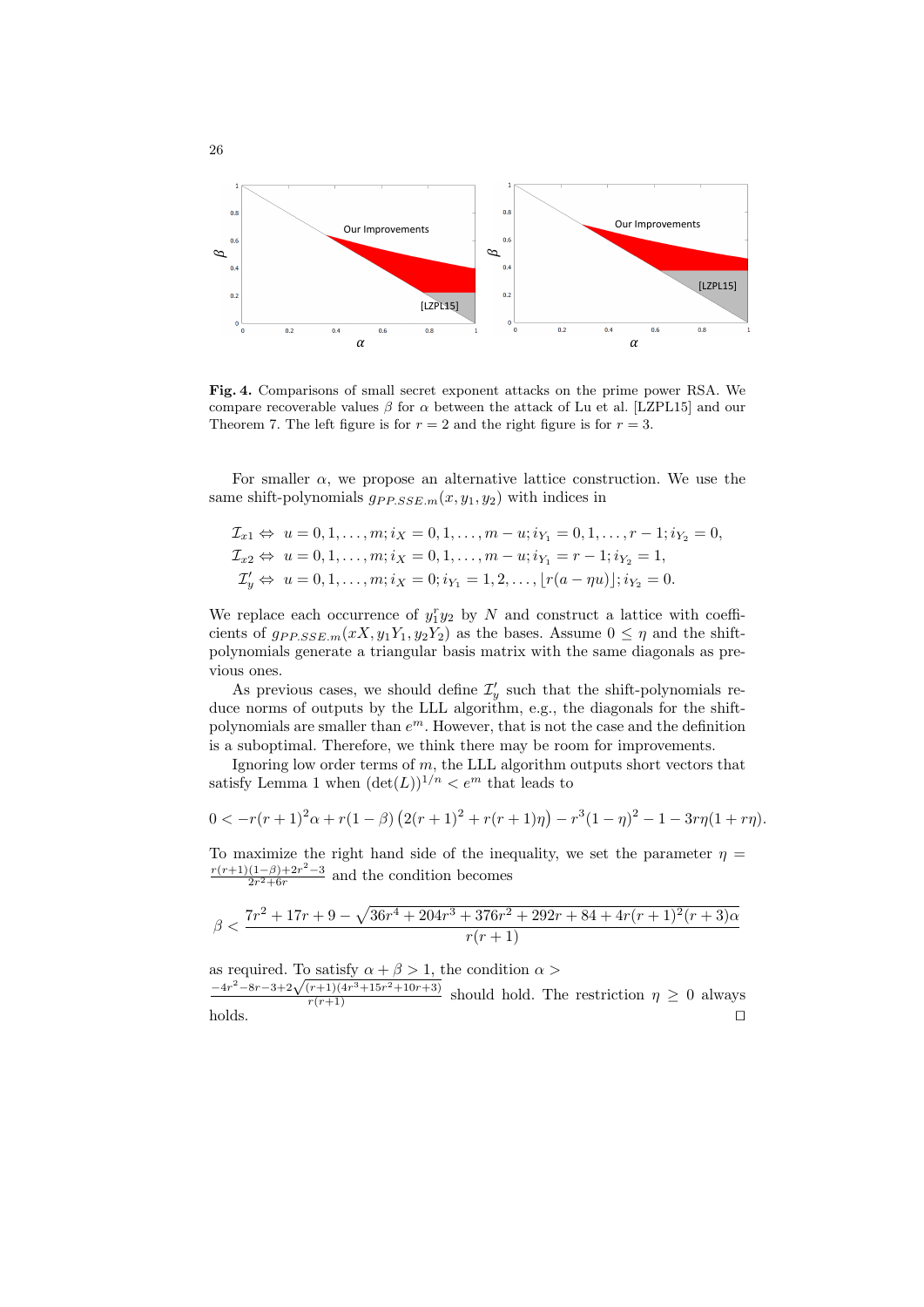**Table 1.** Comparisons of small secret exponent attacks on the prime power RSA. We compare recoverable values  $\beta$  for  $\alpha$  between the attack of Lu et al. [LZPL15], our Theorem 5, and Theorem 7. The left table is for  $r = 5$  and the right table is for  $r = 6$ .

| $\alpha$  |        | [LZPL15] Theorem 5 Theorem $7$ |        |
|-----------|--------|--------------------------------|--------|
| 1         | 0.5555 | 0.5442                         | 0.5495 |
| 0.9       | 0.5555 | 0.5670                         | 0.5730 |
| 0.8       | 0.5555 | 0.5911                         | 0.5979 |
| 0.7       | 0.5555 | 0.6167                         | 0.6244 |
| 0.6       | 0.5555 | 0.6442                         | 0.6528 |
| 0.5       | 0.5555 | 0.6741                         | 0.6837 |
| 0.4       |        | 0.7073                         | 0.7179 |
| $\rm 0.3$ |        | 0.7452                         | 0.7561 |

| $\alpha$  |        | [LZPL15] Theorem 5 Theorem 7 |        |
|-----------|--------|------------------------------|--------|
| 1         | 0.6122 | 0.5738                       | 0.5798 |
| 0.9       | 0.6122 | 0.5950                       | 0.6017 |
| 0.8       | 0.6122 | 0.6174                       | 0.6248 |
| 0.7       | 0.6122 | 0.6412                       | 0.6494 |
| 0.6       | 0.6122 | 0.6668                       | 0.6759 |
| 0.5       | 0.6122 | 0.6946                       | 0.7046 |
| 0.4       | 0.6122 | 0.7254                       | 0.7364 |
| 0.3       |        | 0.7607                       | 0.7724 |
| $\rm 0.2$ |        | 0.8036                       | 0.8106 |

Since Theorem 7 works when  $\alpha > \frac{-4r^2 - 8r - 3 + 2\sqrt{(r+1)(4r^3 + 15r^2 + 10r + 3)}}{r(r+1)}$ , it works for smaller  $\alpha$  than Theorem 5. Indeed, Theorem 7 is (although slightly) always better than Theorem 5. Figure 4 compare Theorem 7 and Lu et al. for  $r = 2$  and 3. Theorem 7 is the better for all  $\alpha$  and the differences become larger for smaller *α*. Moreover, Table 1 compare Lu et al., Theorem 5, and Theorem 7 for  $r = 5$  and 6. When  $\alpha = 1$ , Lu et al. is the best. However, our attack becomes the better for smaller  $\alpha$ .

### **6.2 Partial Key Exposure Attack**

In this section, we propose small secret exponent attacks on the prime power RSA that satisfy the following property.

**Theorem 8** *Let*  $N = p^r q$  *be a public modulus and let*  $e \approx N^{\alpha}$  *and*  $d \approx N^{\beta}$ *be public exponent and secret exponent of prime power RSA, respectively. When*  $(\beta - \delta)$  log *N bits of the least significant bits are exposed, if* 

$$
\delta < 1 - \frac{r(2r+1) + 2\sqrt{r(r+1)(r(r+1)(3r+4)(\alpha+\beta) - 3r^3 - 6r^2 - 4r + 1)}}{r(r+1)(3r+4)}
$$
\n
$$
for \frac{30r^3 + 51r^2 + 25r - 4}{4r(r+1)(3r+4)} \le \alpha + \beta
$$

*holds, then prime power RSA modulus N can be factorized in polynomial time.*

As Theorem 7, the result (only almost) fully generalizes Takayasu and Kunihiro's attack. However, the result is better than Theorem 6 with the exposed LSBs.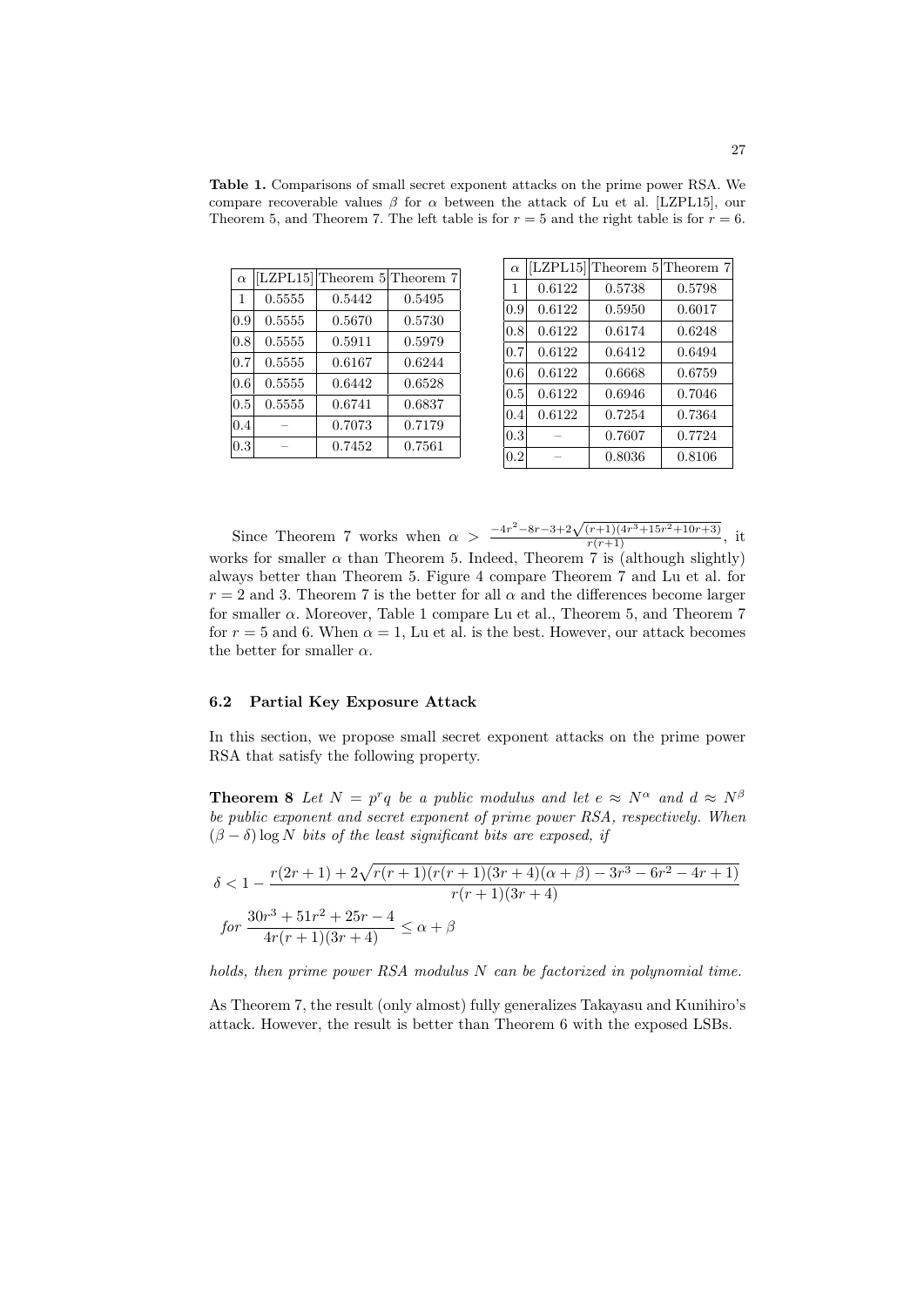*Proof of Theorem 8.* Looking at a key generation for prime power RSA with the exposed LSBs;  $e(d_1M + d_0) = 1 + \ell p^{r-1}(p-1)(q-1)$  with some integer  $|ℓ| ≈ N<sup>α+β-1</sup>$ . To recover the unknown MSBs of the secret exponent *d*<sub>1</sub>, we use the following polynomials

$$
f_{PP.PKE.m}(x, y_1, y_2) = 1 - ed_0 + xy_1^{r-1}(y_1 - 1)(y_2 - 1)
$$

whose roots modulo  $e$  are  $(x, y_1, y_2) = (\ell, p, q)$ .

To solve a modular equation  $f_{PP,PKE,m}(x, y_1, y_2) = 0 \mod e$ , we use the following shift-polynomials

$$
g_{PP.PKE.m}(x, y_1, y_2) = x^{i_X} y_1^{i_{Y_1}} y_2^{a+i_{Y_2}} f_{PP.SSE.m}^u(x, y_1, y_2) (eM)^{m-u}
$$

with indices in

$$
\mathcal{I}_{x1} \Leftrightarrow u = 0, 1, \dots, m; i_X = 0, 1, \dots, m - u; i_{Y_1} = 0, 1, \dots, r - 1; i_{Y_2} = 0,
$$
  
\n
$$
\mathcal{I}_{x2} \Leftrightarrow u = 0, 1, \dots, m; i_X = 0, 1, \dots, m - u; i_{Y_1} = r - 1; i_{Y_2} = 1,
$$
  
\n
$$
\mathcal{I}_y \Leftrightarrow u = 0, 1, \dots, m; i_X = 0; i_{Y_1} = 1, 2, \dots, \lfloor ((r+1)(1-\delta) - 1)u \rfloor + ra; i_{Y_2} = 0.
$$

All these shift-polynomials modulo  $(eM)^m$  have roots  $(x, y_1, y_2) = (\ell, p, q)$  that are the same as  $g_{PP,PKE,m}$ . We replace each occurrence of  $y_1^r y_2$  by  $N$  and construct a lattice with coefficients of  $g_{PP,PKE,m}(xX, y_1Y_1, y_2Y_2)$  as the bases. The shift-polynomials generate a triangular basis matrix with diagonals

$$
- X^{u+i_X} Y_1^{\max\{0, r(u-a)+i_{Y_1}\}} Y_2^{\max\{a-\lfloor u+i_{Y_1}/r\rfloor, 0\}} (eM)^{m-u}
$$
 with indices in  $\mathcal{I}_{x_1}$ ,  
\n
$$
- X^{u+i_X} Y_2^{a+\lceil (u+1)/r\rceil} (eM)^{m-u}
$$
 with indices in  $\mathcal{I}_{x_2}$ ,  
\n
$$
- X^u Y_1^{ru+i_{Y_1}} (eM)^{m-u}
$$
 with indices in  $\mathcal{I}_y$ .

In  $\mathcal{I}_y$ ,  $i_{Y_1}$  is upper bounded by  $\lfloor ((r + 1)(1 - \delta) - 1)u \rfloor + ra$ . The definition follows from the fact that the shift-polynomials reduce norms of outputs by the LLL algorithm, e.g., the diagonals for the shift-polynomials are smaller than the modulus  $(eM)^m$ .

Ignoring low order terms of *m*, the LLL algorithm outputs short vectors that satisfy Lemma 1 when  $(\det(L))^{1/n} < (eM)^m$  that leads to

$$
0 < -r(r+1)^2(\alpha+\beta-1) - 1 - 3r\eta(1+r\eta)
$$
  
-r(r+1)(r-1-3r\eta)(1-\delta) + r(r+1)^2(1-\delta)^2.

To maximize the right hand side of the inequality, we set the parameter  $\eta =$ *r*(*r*+1)(1*−δ*)*−*1  $\frac{2r(1-\delta)-1}{2r}$  and the condition becomes

$$
\delta<1-\frac{r(2r+1)+2\sqrt{r(r+1)(r(r+1)(3r+4)(\alpha+\beta)-3r^3-6r^2-4r+1)}}{r(r+1)(3r+4)}
$$

as required. To satisfy the restriction  $\eta \geq 0$ ,  $\delta \leq 1 - \frac{1}{r(r+1)}$  should hold. The condition results in  $\frac{30r^3 + 51r^2 + 25r - 4}{4r(r+1)(3r+4)} \le \alpha + \beta$ .

When the LSBs are exposed, our attack is better than that of Lu et al. when *r* is small. Figure 5 compare Theorem 8 and Lu et al. for  $r = 2$  and 3. Our attack is the better for all  $\beta$ , e.g., our attack works with less partial information.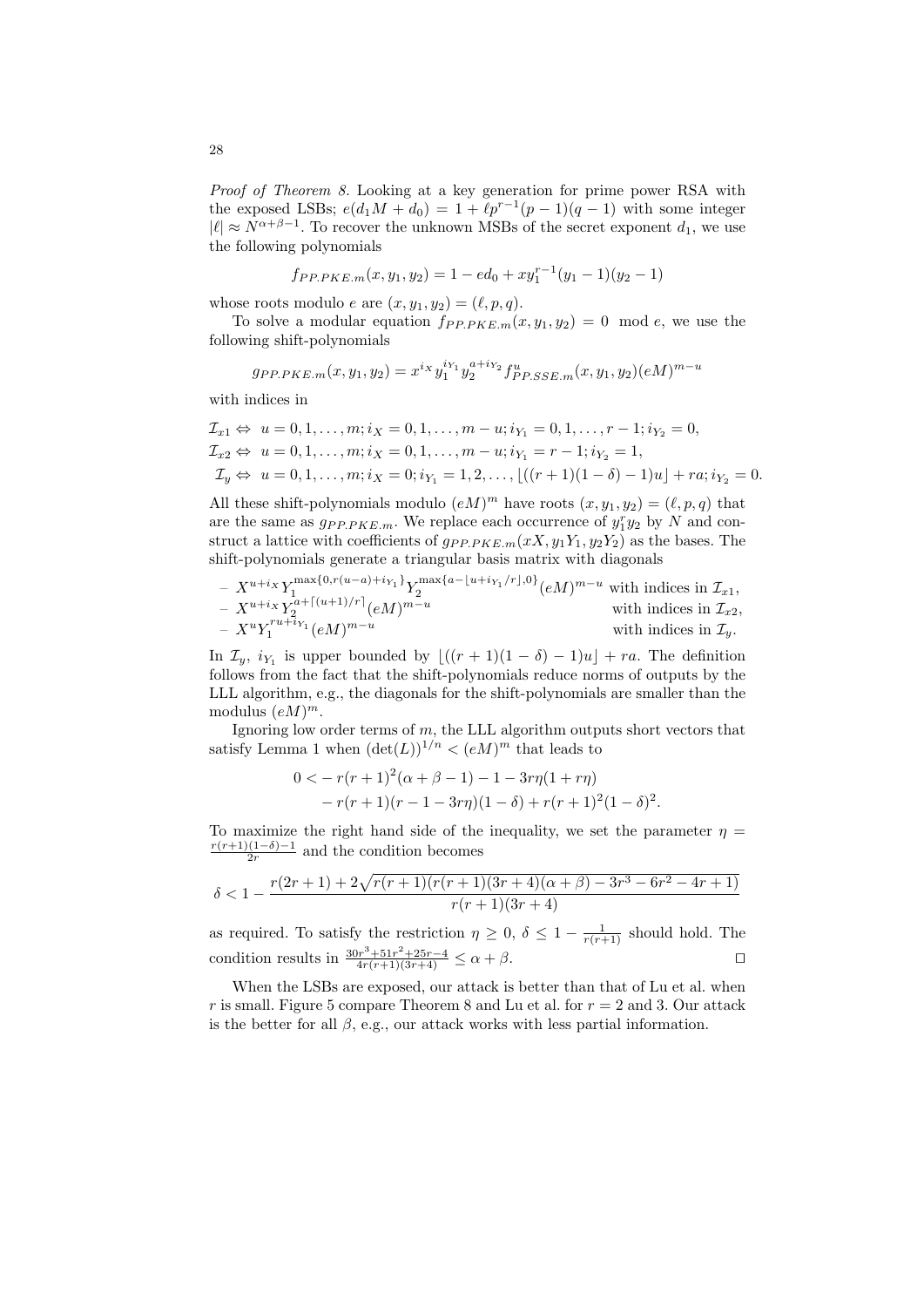

**Fig. 5.** Comparisons of partial key exposure attacks on the prime power RSA for  $\alpha = 1$ when the least significant bits are exposed. We compare how much portions of *d* should be exposed for *β* between the attack of Lu et al. [LZPL15] and our Theorem 8. The left figure is for  $r = 2$  and the right figure is for  $r = 3$ .

**Acknowledgement.** We would like to thank Shuichi Katsumata for their helpful comments. The first author is supported by a JSPS Fellowship for Young Scientists. This research was supported by CREST, JST and supported by JSPS KAKENHI Grant Number 25280001 and 26*·*8237.

# **References**

- [BD00] D. Boneh, G. Durfee, "Cryptanalysis of RSA with private key *d* less than *N*<sup>0.292</sup>," IEEE Trans. Inf. Theory, vol. 46, no. 4, pp. 1339–1349, 2000. Proc. Eurocrypt 1999, LNCS 1592, pp. 1–11, Springer, 1999,
- [BDH99] D. Boneh, G. Durfee, and N. Howgrave-Graham, "Factoring  $N = p^r q$  for large *r*," Proc. Crypto 1999, LNCS 1666, pp. 326–337, Springer, 1999.
- [BM03] J. Blömer, A. May, "New partial key exposure attacks on RSA," Proc. Crypto 2003, LNCS 2729, pp. 27–43, Springer, 2003.
- [Cop96a] D. Coppersmith, "Finding a small root of a univariate modular equation," Proc. Eurocrypt 1996, LNCS 1070, pp. 155–165, Springer, 1996.
- [Cop96b] D. Coppersmith, "Finding a small root of a bivariate integer equation: Factoring with high bits known," Proc. Eurocrypt 1996, LNCS 1070, pp. 178–189, Springer, 1996.
- [Cop97] D. Coppersmith, "Small solutions to polynomial equations, and low exponent RSA vulnerabilities," J. Cryptology, vol. 10, no. 4, pages 233–260, 1997.
- [Cop01] D. Coppersmith, "Finding small solutions to small degree polynomials," Proc. CaLC2001, LNCS 2146, pp. 20–31, Springer, 2001.
- [Cor04] J. -S. Coron, "Finding small roots of bivariate integer equations revisited," Proc. Eurocrypt 2004, LNCS 3027, pp. 492–505, Springer, 2004.
- [Cor07] J. -S. Coron, "Finding small roots of bivariate integer equations: A direct approach," Proc. Crypto 2007, LNCS 4622, pp. 379–394, Springer, 2007.
- [EJMW05] M. Ernst, E. Jochemsz, A. May, B. Weger, "Partial key exposure attacks on RSA up to full size exponents," Proc. Eurocrypt 2005, LNCS 3494, pp. 371–386, Springer, 2005.